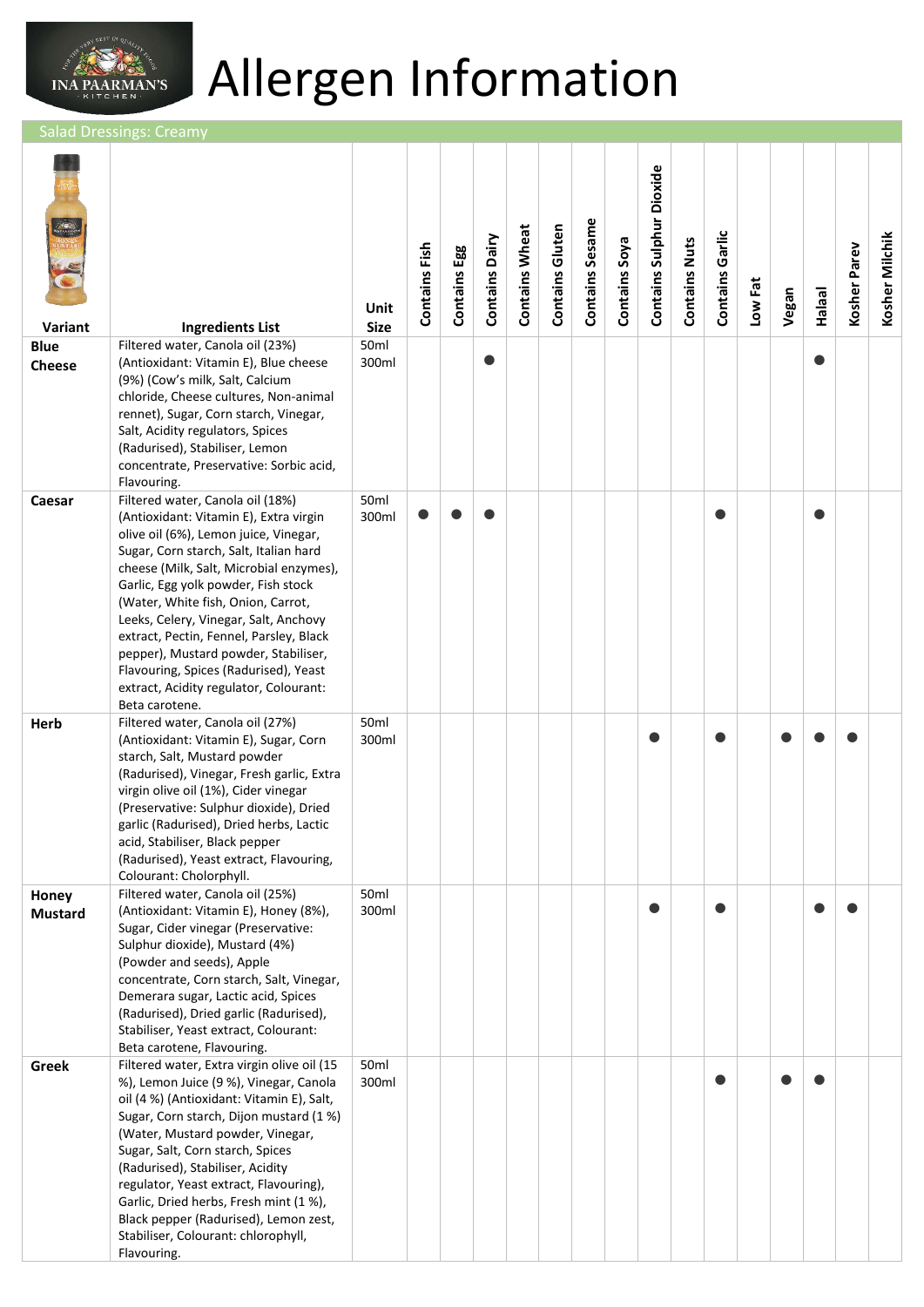|                            | <b>Salad Dressings: Reduced Oil</b>                                                                                                                                                                                                                                                                                                                                 |                            |               |              |                |                       |                 |                 |               |                                 |                      |                        |         |       |               |              |                |
|----------------------------|---------------------------------------------------------------------------------------------------------------------------------------------------------------------------------------------------------------------------------------------------------------------------------------------------------------------------------------------------------------------|----------------------------|---------------|--------------|----------------|-----------------------|-----------------|-----------------|---------------|---------------------------------|----------------------|------------------------|---------|-------|---------------|--------------|----------------|
| Variant                    | <b>Ingredients List</b>                                                                                                                                                                                                                                                                                                                                             | <b>Unit</b><br><b>Size</b> | Contains Fish | Contains Egg | Contains Dairy | <b>Contains Wheat</b> | Contains Gluten | Contains Sesame | Contains Soya | <b>Contains Sulphur Dioxide</b> | <b>Contains Nuts</b> | <b>Contains Garlic</b> | Low Fat | Vegan | <b>Halaal</b> | Kosher Parev | Kosher Milchik |
| <b>Balsamic</b>            | Filtered water, Balsamic vinegar (13%)<br>(Balsamic vinegar, Caramel colour,<br>Sulphur dioxide), Red grape<br>concentrate (Grapes, Colourant), Salt,<br>Extra virgin olive oil (3%), Corn starch,<br>Dried garlic (Radurised), Dried olives,<br>Acidity regulators, Stabiliser, Caramel<br>colour, Yeast extract, Flavouring.                                      | 300ml                      |               |              |                |                       |                 |                 |               |                                 |                      |                        |         |       |               |              |                |
| Honey<br><b>Mustard</b>    | Filtered water, Honey (11%), Apple<br>concentrate, Cider vinegar<br>(Preservative: Sulphur dioxide),<br>Mustard (3%) (Powder and seeds),<br>Canola oil (3%) (Antioxidant: Vitamin<br>E), Salt, Corn starch, Lactic acid,<br>Stabiliser, Spices (Radurised), Sugar,<br>Dried garlic (Radurised), Yeast extract,<br>Colourant: Beta carotene, Flavouring.             | 300ml                      |               |              |                |                       |                 |                 |               |                                 |                      |                        |         |       |               |              |                |
| Lime &<br><b>Coriander</b> | Filtered water, Canola oil (9%)<br>(Antioxidant: Vitamin E), Lime juice<br>(5%), Palm sugar, Lemon juice, Salt,<br>Corn starch, Fresh coriander (1%),<br>Lemon zest, Citric acid, Flavouring,<br>Stabiliser, Lime zest, Black pepper<br>(Radurised), Chilli (Radurised), Yeast<br>extract, Colourants: Beta carotene and<br>Chlorophyll, Preservative: Sorbic acid. | 300ml                      |               |              |                |                       |                 |                 |               |                                 |                      |                        |         |       |               |              |                |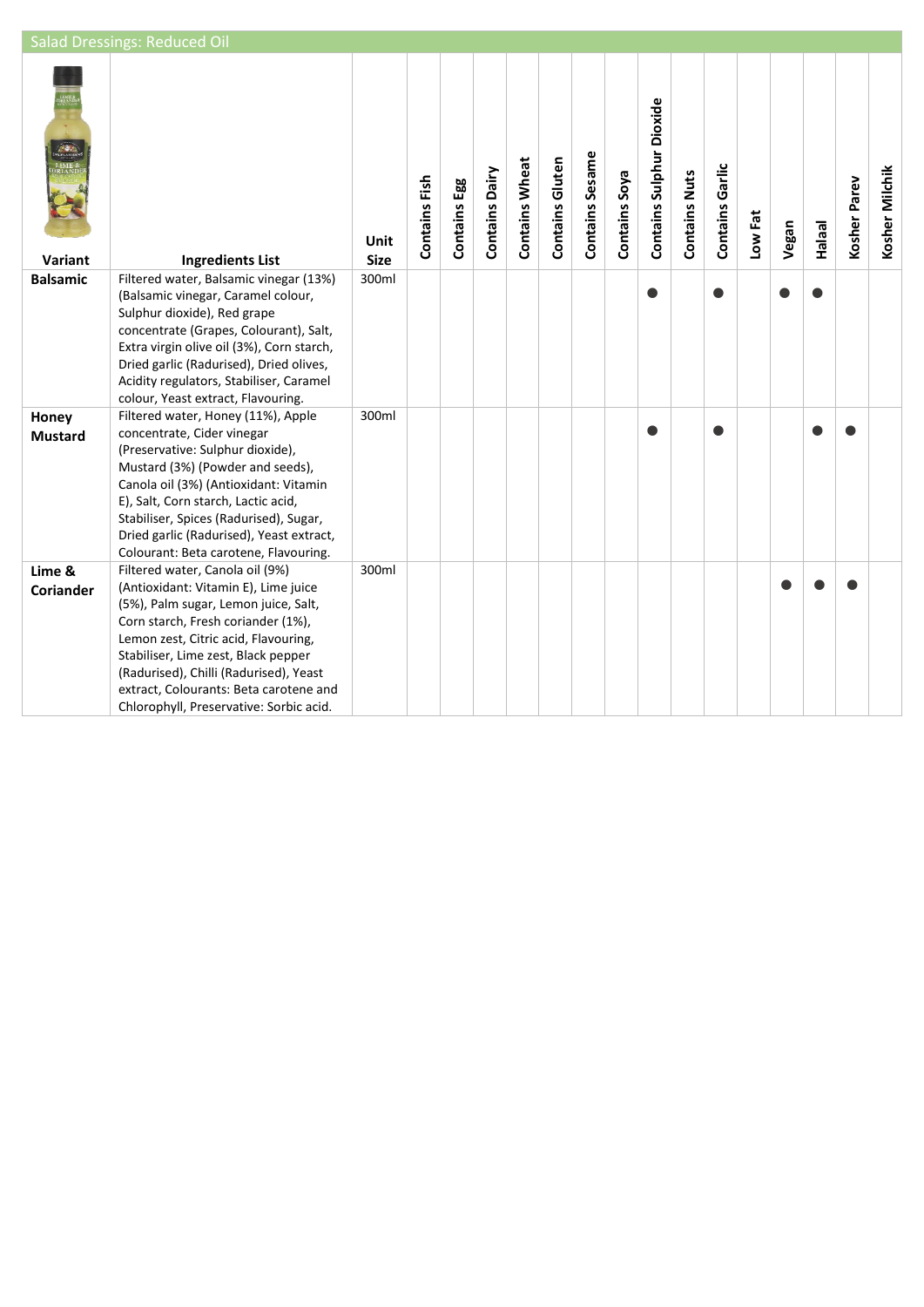| <b>Salad Dressings: Classic</b>                         |                                                                                                                                                                                                                                                                                                                                                                                                                                 |                     |               |              |                |                       |                     |                 |               |                              |                      |                      |         |       |               |              |                |
|---------------------------------------------------------|---------------------------------------------------------------------------------------------------------------------------------------------------------------------------------------------------------------------------------------------------------------------------------------------------------------------------------------------------------------------------------------------------------------------------------|---------------------|---------------|--------------|----------------|-----------------------|---------------------|-----------------|---------------|------------------------------|----------------------|----------------------|---------|-------|---------------|--------------|----------------|
| <b>RANGER</b><br><b>BALSAMI</b><br>Inaigrefi<br>Variant | <b>Ingredients List</b>                                                                                                                                                                                                                                                                                                                                                                                                         | Unit<br><b>Size</b> | Contains Fish | Contains Egg | Contains Dairy | <b>Contains Wheat</b> | Contains Gluten     | Contains Sesame | Contains Soya | Contains Sulphur Dioxide     | <b>Contains Nuts</b> | Contains Garlic      | Low Fat | Vegan | <b>Halaal</b> | Kosher Parev | Kosher Milchik |
| <b>Balsamic</b><br>Vinaigrette                          | Filtered water, Extra virgin olive oil<br>(16%), Balsamic vinegar (15%)<br>(Balsamic vinegar, Caramel colour,<br>Sulphur dioxide), Red grape<br>concentrate (Grapes, Colourant),<br>Canola oil (5%) (Antioxidant: Vitamin<br>E), Salt, Corn starch, Dried garlic<br>(Radurised), Lactic acid, Caramel<br>colourant, Flavouring.                                                                                                 | 50ml<br>300ml       |               |              |                |                       |                     |                 |               |                              |                      | $\bullet$            |         |       |               |              |                |
| <b>Red Wine</b><br>Vinaigrette                          | Filtered water, Extra virgin olive oil<br>(16%), White balsamic vinegar (Wine<br>vinegar, Grape must), Red grape<br>concentrate (Grapes, Colourant),<br>Vegetable oil (Canola seed)<br>(Antioxidant: Vitamin E), Cabernet<br>sauvignon vinegar (4%) (Wine<br>vinegar, Grape must), Salt, Corn<br>starch, Dried garlic, Mustard, Black<br>pepper (Radurised), Colourant,<br>Flavouring.                                          | 300ml               |               |              |                |                       |                     |                 |               |                              |                      |                      |         |       |               |              |                |
| Chutneys<br>PEACH APRICOT<br>Variant                    | <b>Ingredients List</b>                                                                                                                                                                                                                                                                                                                                                                                                         | Unit<br><b>Size</b> | Contains Fish | Contains Egg | Contains Dairy | heat<br>Contains W    | uten<br>Contains Gl | Contains Sesame | Contains Soya | Iphur Dioxide<br>Contains Su | <b>Contains Nuts</b> | irlic<br>Contains Ga | Low Fat | Vegan | <b>Halaal</b> | Kosher Parev | Kosher Milchik |
| Peach<br><b>Apricot</b>                                 | Unrefined sugar, Filtered water,<br>Apricots (12%), Peaches (12%), Cider<br>vinegar, Fresh onion, Corn starch,<br>Spices, Salt, Dried garlic, Colourant:<br>Caramel.                                                                                                                                                                                                                                                            | 320g                |               |              |                |                       |                     |                 |               |                              |                      | ●                    |         |       |               |              |                |
| <b>Sweet Chilli</b>                                     | Tomatoes (36%), Sugar, Filtered<br>water, Vinegar, Sweet chilli peppers<br>(4%) (Sweet Piquanté peppers,<br>Water, Sugar, Vinegar, Salt, Acidity<br>regulators, Calcium chloride), Fish<br>sauce (Anchovy extract, Salt, Sugar),<br>Corn starch, Dried chilli (Radurised),<br>Salt, Fresh garlic, Red jalapeno chilli<br>(1%), Fresh ginger, Fibre, Stabilisers,<br>Acidity regulator, Colourant, Yeast<br>Extract, Flavouring. | 320g                |               |              |                |                       |                     |                 |               | O                            |                      | ●                    |         |       |               |              |                |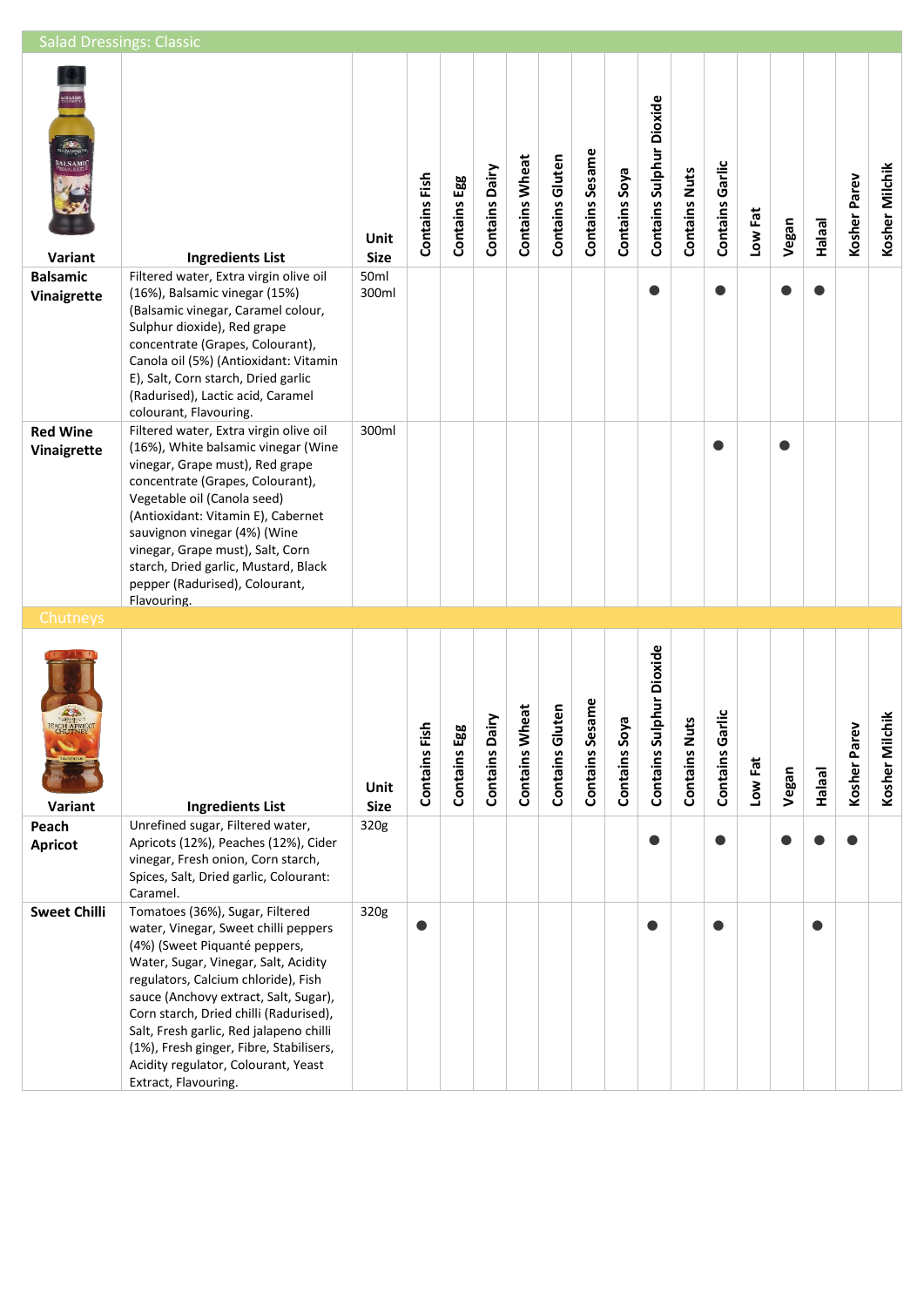| Coat & Cook Sauces        |                                                                                                                                                                                                                                                                                                                                                                                                                                                                                                                       |                     |               |              |                       |                       |                 |                 |               |                          |                      |                 |         |       |               |              |                |
|---------------------------|-----------------------------------------------------------------------------------------------------------------------------------------------------------------------------------------------------------------------------------------------------------------------------------------------------------------------------------------------------------------------------------------------------------------------------------------------------------------------------------------------------------------------|---------------------|---------------|--------------|-----------------------|-----------------------|-----------------|-----------------|---------------|--------------------------|----------------------|-----------------|---------|-------|---------------|--------------|----------------|
| butter chicken<br>Variant | <b>Ingredients List</b>                                                                                                                                                                                                                                                                                                                                                                                                                                                                                               | Unit<br><b>Size</b> | Contains Fish | Contains Egg | <b>Contains Dairy</b> | <b>Contains Wheat</b> | Contains Gluten | Contains Sesame | Contains Soya | Contains Sulphur Dioxide | <b>Contains Nuts</b> | Contains Garlic | Low Fat | Vegan | <b>Halaal</b> | Kosher Parev | Kosher Milchik |
| <b>Butter</b>             | Filtered water, Tomato paste (10%),                                                                                                                                                                                                                                                                                                                                                                                                                                                                                   | 200ml               |               |              |                       |                       |                 |                 |               |                          |                      |                 |         |       |               |              |                |
| Chicken                   | Tomatoes (8%) (Tomato juice, Citric<br>acid), Salted butter (8%) (Butterfat,<br>Moisture, Fat free milk solids, Salt,<br>Colourant), Sugar, Vinegar, Canola oil<br>(Antioxidant: Vitamin E), Corn starch,<br>Salt, Fresh ginger, Spices (Radurised),<br>Fresh coriander, Fresh onions, Egg yolk<br>powder, Dried apricots and peaches<br>(Preservative: Sulphur dioxide),<br>Dextrose, Garlic, Citric acid, Lactic acid,<br>Stabilisers, Flavourings, Colourant,<br>Preservative: Sorbic acid, Colourant:<br>Caramel. |                     |               | $\bullet$    |                       |                       |                 |                 |               | $\bullet$                |                      | $\bullet$       |         |       |               |              |                |
| Honey &                   | Filtered water, Sugar, Honey (12%),                                                                                                                                                                                                                                                                                                                                                                                                                                                                                   | 200ml               |               |              |                       |                       |                 |                 |               |                          |                      |                 |         |       |               |              |                |
| <b>Mustard</b>            | Mustard (7%) (Seeds and powder), Salt,<br>Glucose syrup, Vinegar, Canola oil<br>(Antioxidant: Vitamin E), Malt syrup<br>(Malted barley (Gluten)), Corn starch,<br>Lactic acid, Citric acid, Spices<br>(Radurised), Stabilisers, Flavourings,<br>Colourant: Beta carotene.                                                                                                                                                                                                                                             |                     |               |              |                       |                       |                 |                 |               |                          |                      |                 |         |       |               |              |                |
| Honey &                   | Filtered water, Demerara sugar, Honey                                                                                                                                                                                                                                                                                                                                                                                                                                                                                 | 200ml               |               |              |                       |                       |                 |                 |               |                          |                      |                 |         |       |               |              |                |
| Soy                       | (10%), Soy sauce (9%) (Water,<br>Soybeans, Wheat, Salt, Sugar, Glucose),<br>Plum concentrate, Corn starch,<br>Vinegar, Salt, Fresh ginger, Toasted<br>sesame oil, Colourant: Caramel,<br>Tapioca starch, Spices (Radurised),<br>Citric acid, Stabilisers, Flavourings.                                                                                                                                                                                                                                                |                     |               |              |                       |                       |                 |                 |               |                          |                      |                 |         |       |               |              |                |
| Lemon &                   | Filtered water, Canola oil (Antioxidant:                                                                                                                                                                                                                                                                                                                                                                                                                                                                              | 200ml               |               |              |                       |                       |                 |                 |               |                          |                      |                 |         |       |               |              |                |
| Herb                      | Vitamin E), Glucose syrup, Vinegar,<br>Apple concentrate, Extra virgin olive<br>oil, Sugar, Salt, Corn starch, Lemon<br>concentrate (1%), Garlic, Citric acid,<br>Lactic acid, Herbs (0.5%), Spices<br>(Radurised), Stabilisers, Lime<br>concentrate, Lemon zest, Flavourings,<br>Colourant: Beta carotene.                                                                                                                                                                                                           |                     |               |              |                       |                       |                 |                 |               |                          |                      |                 |         |       |               |              |                |
| Olive Oil &<br>Rosemary   | Filtered water, Canola oil (Antioxidant:<br>Vitamin E), Extra virgin olive oil (8%),<br>Garlic, Salt, Corn starch, Vinegar,<br>Rosemary (0.5%), Lactic acid,<br>Stabilisers, Flavourings, Spices                                                                                                                                                                                                                                                                                                                      | 200ml               |               |              |                       |                       |                 |                 |               |                          |                      |                 |         |       |               |              |                |
|                           | (Radurised), Citric acid, Sage.                                                                                                                                                                                                                                                                                                                                                                                                                                                                                       |                     |               |              |                       |                       |                 |                 |               |                          |                      |                 |         |       |               |              |                |
| Peri-Peri                 | Filtered water, Canola oil (Antioxidant:<br>Vitamin E), Extra virgin olive oil, Sugar,<br>Tomato paste, Salt, Vinegar, Glucose<br>syrup, Spices (Radurised), Toasted<br>onion, Garlic, Corn starch, Chilli<br>(Radurised) (1%), Citric acid, Lemon<br>concentrate, Lactic acid, Stabilisers,<br>Lime concentrate, Oreganum, Lemon<br>zest, Flavourings.                                                                                                                                                               | 200ml               |               |              |                       |                       |                 |                 |               |                          |                      |                 |         |       |               |              |                |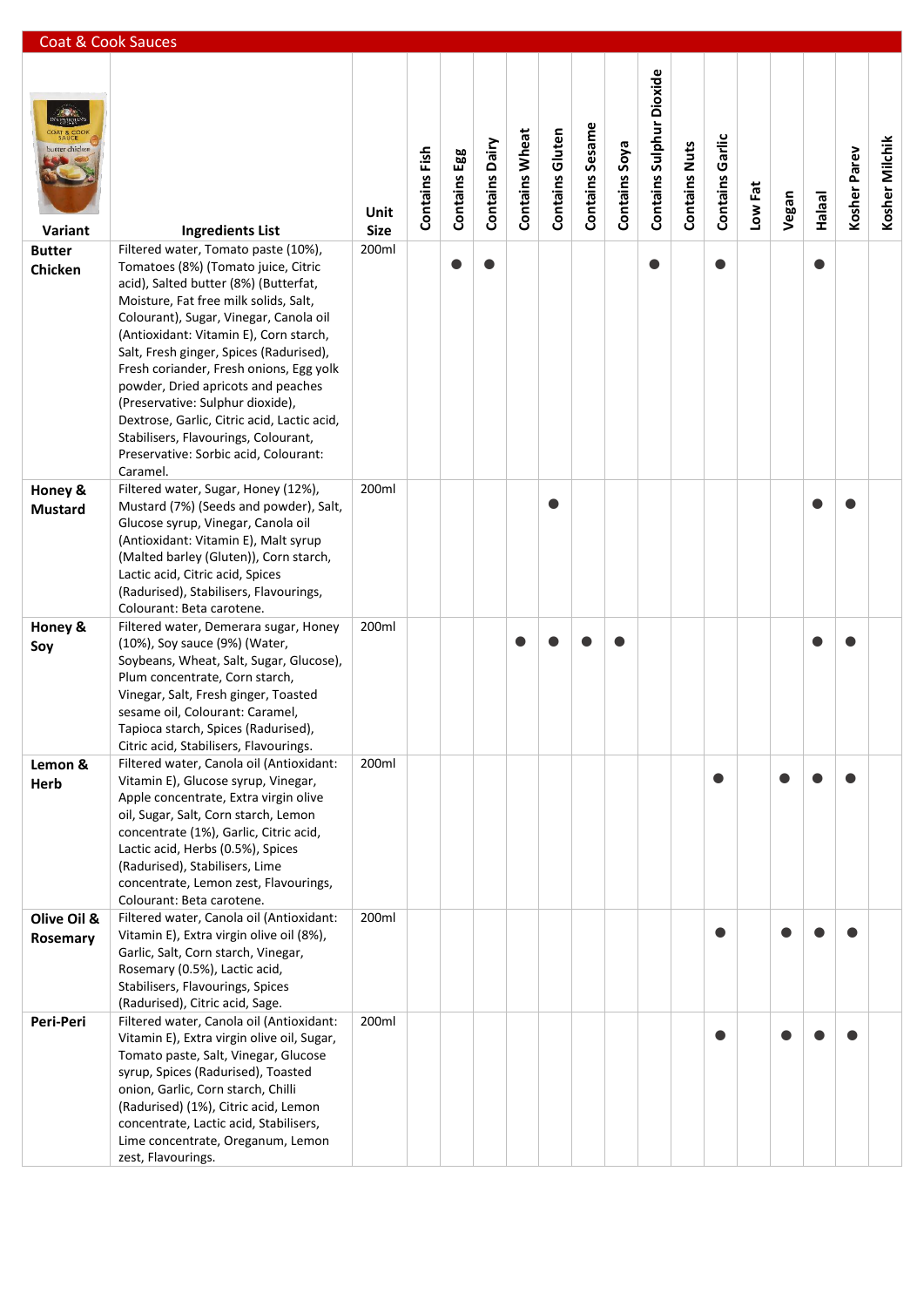|                                                           | Coat & Cook Sauces (continued)                                                                                                                                                                                                                                                                                                                                                        |                     |               |                 |                   |                       |                        |                 |               |                             |                         |                    |         |       |               |                 |                |
|-----------------------------------------------------------|---------------------------------------------------------------------------------------------------------------------------------------------------------------------------------------------------------------------------------------------------------------------------------------------------------------------------------------------------------------------------------------|---------------------|---------------|-----------------|-------------------|-----------------------|------------------------|-----------------|---------------|-----------------------------|-------------------------|--------------------|---------|-------|---------------|-----------------|----------------|
| <b>NA PAARMA?</b><br>coat & coo<br>tikka curry<br>Variant | <b>Ingredients List</b>                                                                                                                                                                                                                                                                                                                                                               | Unit<br><b>Size</b> | Contains Fish | Egg<br>Contains | Dairy<br>Contains | <b>Contains Wheat</b> | <b>Contains Gluten</b> | Contains Sesame | Contains Soya | Dioxide<br>Contains Sulphur | Nuts<br><b>Contains</b> | Garlic<br>Contains | Low Fat | Vegan | <b>Halaal</b> | Parev<br>Kosher | Kosher Milchik |
| Sun-dried<br><b>Tomato</b>                                | Filtered water, Glucose syrup, Sun-<br>dried tomatoes (6%) (Preservative:<br>Sulphur dioxide) (Radurised), Fresh<br>onions, Canola oil (Antioxidant: Vitamin<br>E), Extra virgin olive oil, Sugar, Vinegar,<br>Tomato paste (2%), Salt, Corn starch,<br>Garlic, Stabilisers, Citric acid, Lactic<br>acid, Spices (Radurised), Fresh basil,<br>Natural colourant: Aronia, Flavourings. | 200ml               |               |                 |                   |                       |                        |                 |               |                             |                         |                    |         |       |               |                 |                |
| <b>Tikka</b><br>Curry                                     | Filtered water, Sugar, Canola oil<br>(Antioxidant: Vitamin E), Vinegar,<br>Glucose syrup, Fresh onions, Salt, Corn<br>starch, Garlic, Ginger, Tomato paste,<br>Spices (Radurised), Lactic acid,<br>Stabilisers, Citric acid, Flavourings.                                                                                                                                             | 200ml               |               |                 |                   |                       |                        |                 |               |                             |                         |                    |         |       |               |                 |                |

| <b>Poultry Stuffing Mix</b> |                                                                                                                                                                                                                                                                                   |                     |                  |                 |                   |                   |                    |                    |                  |                                |                  |                    |         |       |               |                 |                   |
|-----------------------------|-----------------------------------------------------------------------------------------------------------------------------------------------------------------------------------------------------------------------------------------------------------------------------------|---------------------|------------------|-----------------|-------------------|-------------------|--------------------|--------------------|------------------|--------------------------------|------------------|--------------------|---------|-------|---------------|-----------------|-------------------|
| Variant                     | <b>Ingredients List</b>                                                                                                                                                                                                                                                           | Unit<br><b>Size</b> | Fish<br>Contains | Egg<br>Contains | Dairy<br>Contains | Wheat<br>Contains | Gluten<br>Contains | Sesame<br>Contains | Soya<br>Contains | Dioxide<br>Sulphur<br>Contains | Nuts<br>Contains | Garlic<br>Contains | Low Fat | Vegan | <b>Halaal</b> | Parev<br>Kosher | Milchik<br>Kosher |
| Onion and<br>Sage           | Toasted breadcrumbs (73%) (Wheat<br>flour (Gluten), Salt), Canola oil<br>(Antioxidant: Vitamin E), Toasted<br>onions (6 %), Dextrose, Sage (2%), Salt,<br>Herbs, Dried garlic, Flavouring, Dried<br>lemon, Yeast extract, Acidity regulator<br>(Citric acid), Spices (Radurised). | 100 <sub>g</sub>    |                  |                 | add               |                   |                    |                    |                  |                                |                  |                    |         |       |               |                 |                   |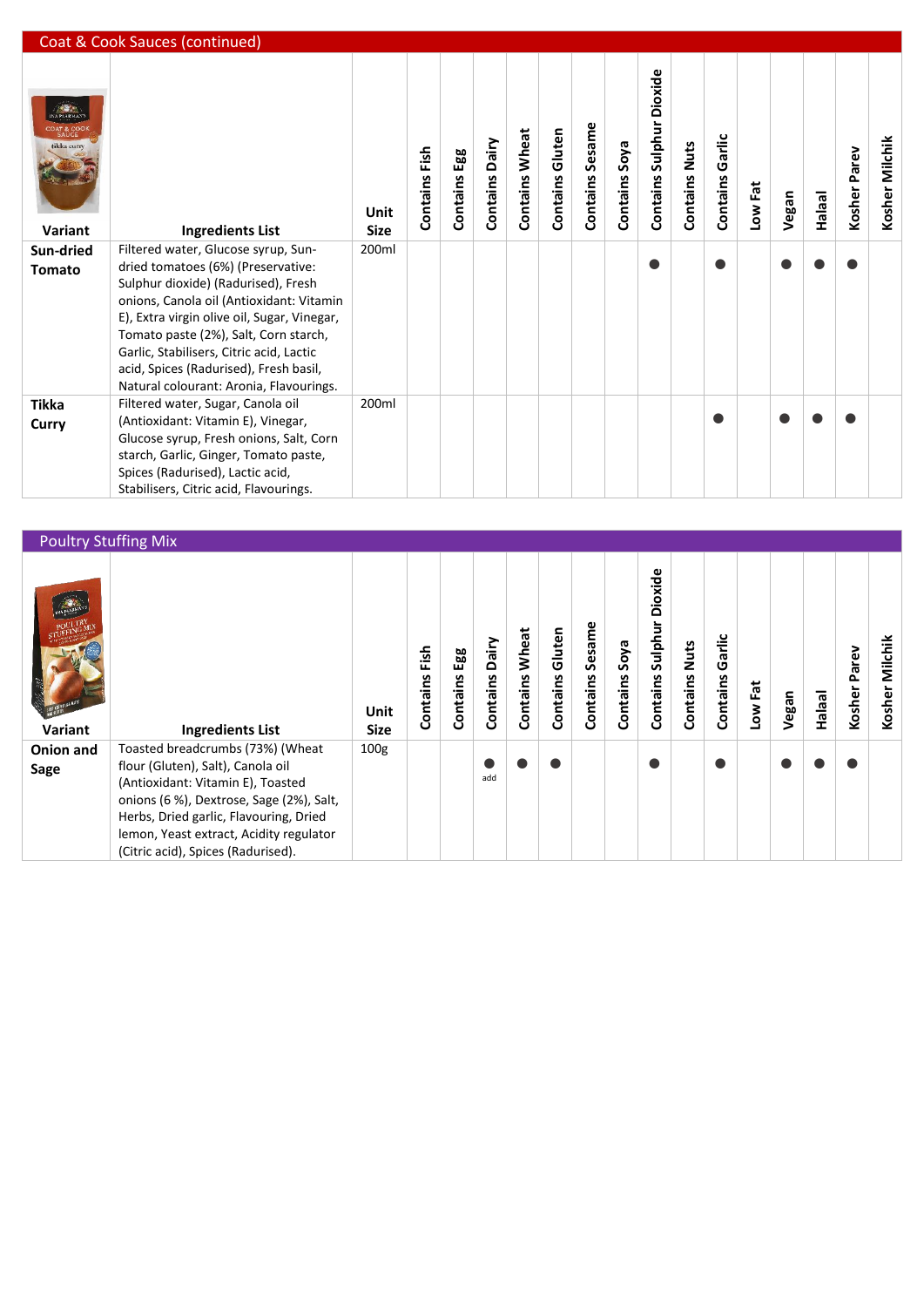| <b>Ready to Serve Sauces</b> |                                                                                                                                                                                                                                                                                                                                                                                                                                                                                                                                                            |                     |               |              |                       |                       |                        |                 |               |                          |                      |                        |         |       |               |              |                |
|------------------------------|------------------------------------------------------------------------------------------------------------------------------------------------------------------------------------------------------------------------------------------------------------------------------------------------------------------------------------------------------------------------------------------------------------------------------------------------------------------------------------------------------------------------------------------------------------|---------------------|---------------|--------------|-----------------------|-----------------------|------------------------|-----------------|---------------|--------------------------|----------------------|------------------------|---------|-------|---------------|--------------|----------------|
| heese sauce:<br>Variant      | <b>Ingredients List</b>                                                                                                                                                                                                                                                                                                                                                                                                                                                                                                                                    | Unit<br><b>Size</b> | Contains Fish | Contains Egg | <b>Contains Dairy</b> | <b>Contains Wheat</b> | <b>Contains Gluten</b> | Contains Sesame | Contains Soya | Contains Sulphur Dioxide | <b>Contains Nuts</b> | <b>Contains Garlic</b> | Low Fat | Vegan | <b>Halaal</b> | Kosher Parev | Kosher Milchik |
| <b>Blue Cheese</b>           | Filtered water, Blue cheese (19%)<br>(Cow's milk, Salt, Calcium chloride,<br>Cheese cultures, Non-animal rennet),<br>Fresh cream (10%), Corn starch, Skim<br>milk powder, Butter (Cream,<br>Colourant, Salt), Salt, Spices<br>(Radurised), Acidity regulator,<br>Flavouring, Yeast extract.                                                                                                                                                                                                                                                                | 200ml               |               |              | O                     |                       |                        |                 |               |                          |                      |                        |         |       |               |              |                |
| <b>Cheese</b>                | Filtered water, Fresh cream (14%),<br>Mature cheddar (12%) (Cow's milk,<br>Salt, Colourant (Annato), Calcium<br>chloride, Non-animal rennet, Cheese<br>cultures), Corn starch, Skim milk<br>powder, Butter (3%) (Cream,<br>Colourant, Salt), Salt, Spices<br>(Radurised), Acidity regulator, Yeast<br>extract, Flavouring, Colourant: Beta<br>Carotene.                                                                                                                                                                                                    | 200ml<br>400ml      |               |              |                       |                       |                        |                 |               |                          |                      |                        |         |       | e             |              |                |
| Creamy<br>Curry              | Purified water, Canola oil (23%),<br>Apricot chutney, Sugar, Spirit vinegar,<br>Modified corn starch, Tomato,<br>Spices, Salt, Cider vinegar, Mustard,<br>Onion, Garlic, Pasteurised egg yolk<br>powder, Stabiliser: Xanthan gum,<br>Citric acid, Ginger, Lactic acid,<br>Preservative: Sorbic acid, Yeast<br>extract, Natural and nature identical<br>flavours.                                                                                                                                                                                           | 200ml               |               | $\bullet$    |                       |                       |                        |                 |               |                          |                      |                        |         |       |               |              |                |
| Mushroom                     | Filtered water, Roasted mushrooms<br>(19%), Fresh cream (16%),<br>Mushroom stock (contains:<br>Portobellini mushrooms, Balsamic<br>vinegar (contains: Caramel colour,<br>Sulphur dioxide), Stabilisers, Fresh<br>thyme), Corn starch, Skim milk<br>powder, Canola oil (Antioxidant:<br>Vitamin E), Butter (Cream, Colourant,<br>Salt), Beef Stock (2%) (contains: Beef,<br>Fresh onion, Fresh carrots, Fresh<br>celery, Sugar, Tomato paste), Salt,<br>Spices (Radurised), Garlic, Acidity<br>regulator, Yeast extract, Flavouring.                        | 200ml               |               |              |                       |                       |                        |                 |               |                          |                      |                        |         |       |               |              |                |
| Mushroom                     | Filtered water, Roasted mushrooms<br>(19%), Fresh cream (16%),<br>Mushroom stock (contains:<br>Portobellini mushrooms, Balsamic<br>vinegar (contains: Caramel colour,<br>Preservative: Sulphur dioxide),<br>Stabilisers, Fresh thyme), Corn<br>starch, Skim milk powder, Vegetable<br>Oil (Canola seed) (Antioxidant:<br>Vitamin E), Butter (Cream, Salt), Beef<br>Stock (2%) (contains: Beef, Fresh<br>onion, Fresh carrots, Fresh celery,<br>Sugar, Tomato paste), Salt, Acidity<br>regulator, Spices (Radurised), Garlic,<br>Yeast extract, Flavouring. | 400ml               |               |              |                       |                       |                        |                 |               |                          |                      |                        |         |       |               |              |                |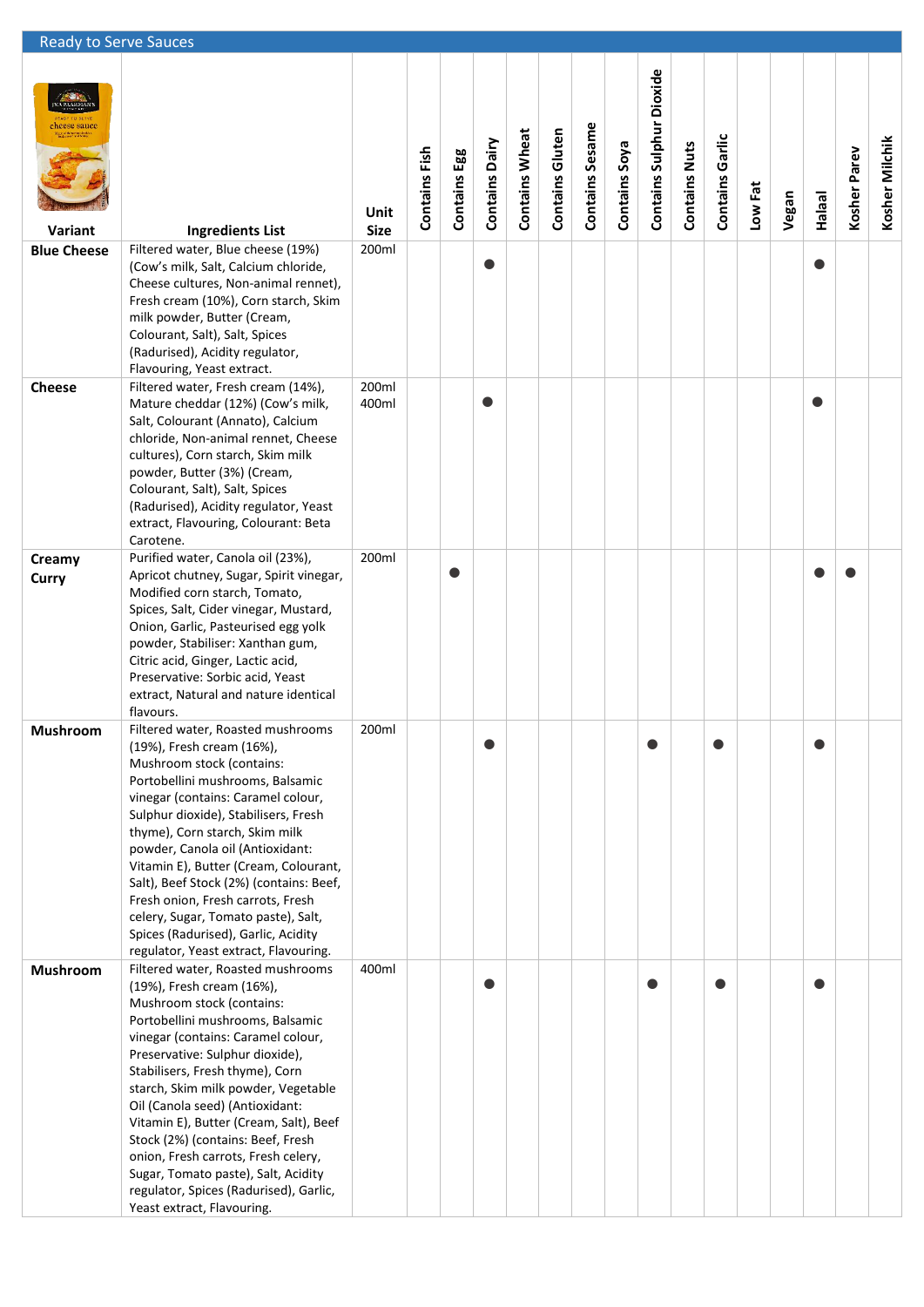|                                     | Ready to Serve Sauces (continued)                                                                                                                                                                                                                                                                                                                                                                                                                                                |                     |               |                 |                |                       |                        |                 |               |                                 |                      |                        |         |       |               |              |                |
|-------------------------------------|----------------------------------------------------------------------------------------------------------------------------------------------------------------------------------------------------------------------------------------------------------------------------------------------------------------------------------------------------------------------------------------------------------------------------------------------------------------------------------|---------------------|---------------|-----------------|----------------|-----------------------|------------------------|-----------------|---------------|---------------------------------|----------------------|------------------------|---------|-------|---------------|--------------|----------------|
| roast chicken<br>Variant            | <b>Ingredients List</b>                                                                                                                                                                                                                                                                                                                                                                                                                                                          | Unit<br><b>Size</b> | Contains Fish | Egg<br>Contains | Contains Dairy | <b>Contains Wheat</b> | <b>Contains Gluten</b> | Contains Sesame | Contains Soya | <b>Contains Sulphur Dioxide</b> | <b>Contains Nuts</b> | <b>Contains Garlic</b> | Low Fat | Vegan | <b>Halaal</b> | Kosher Parev | Kosher Milchik |
| Pepper                              | Filtered water, Fresh cream (17%),<br>Corn starch, Skim milk powder, Beef<br>stock (4%) (contains: Beef, Fresh<br>onion, Fresh carrots, Fresh celery,<br>Vinegar, Sugar, Spices (Radurised),<br>Tomato paste, Garlic puree,<br>Stabiliser, Colourant: caramel, Fresh<br>thyme), Butter (Cream, Colourant,<br>Salt), Canola oil (Antioxidant: Vitamin<br>E), Green peppercorns (1%), Black<br>pepper (Radurised), Salt, Acidity<br>regulator, Yeast extract, Flavouring.          | 200ml               |               |                 | O              |                       |                        |                 |               |                                 |                      | ●                      |         |       |               |              |                |
| Pepper                              | Filtered water, Fresh cream (17%),<br>Corn starch, Skim milk powder, Beef<br>stock (4%) (contains: Beef, Fresh<br>onion, Fresh carrots, Fresh celery,<br>Vinegar, Sugar, Spices (Radurised),<br>Tomato paste, Garlic puree,<br>Stabiliser, Colourant: caramel, Fresh<br>thyme), Butter (Cream, Salt),<br>Vegetable Oil (Canola seed)<br>(Antioxidant: Vitamin E), Green<br>peppercorns (1%), Black pepper<br>(Radurised), Salt, Acidity regulator,<br>Yeast extract, Flavouring. | 400ml               |               |                 | O              |                       |                        |                 |               |                                 |                      |                        |         |       |               |              |                |
| <b>Reduced Fat</b><br><b>Cheese</b> | Filtered water, Fresh cream (11%),<br>Mature cheddar (10%) (Cow's milk,<br>Salt, Colourant (Annato), Calcium<br>chloride, Non-animal rennet, Cheese<br>cultures), Corn starch, Skim milk<br>powder, Butter (3%) (Cream,<br>Colourant, Salt), Salt, Spices<br>(Radurised), Acidity regulator, Yeast<br>extract, Flavouring, Colourant: Beta<br>carotene.                                                                                                                          | 200ml               |               |                 | O              |                       |                        |                 |               |                                 |                      |                        |         |       |               |              |                |
| <b>Roast Beef</b><br>Gravy          | Filtered water, Beef broth (14%)<br>(contains: Beef, Onion, Carrot,<br>Celery, Salt), Roasted onion (4%),<br>Corn starch, Salt, Wheat flour, Brown<br>balsamic vinegar (1%) (contains:<br>Caramel colourant), Sugar, Fresh<br>garlic, Yeast extract, Caramel<br>colourant, Xanthan gum, Pepper,<br>Fresh thyme.                                                                                                                                                                  | 200ml               |               |                 |                |                       |                        |                 |               |                                 |                      |                        |         |       |               |              |                |
| Roast<br>Chicken<br>Gravy           | Filtered water, Chicken stock (10%)<br>(Water, Chicken, Fresh onion, Fresh<br>carrot, Fresh celery, Vinegar, Salt),<br>Chicken fat (4%) (Chicken, Canola oil<br>(Antioxidant: Vitamin E), Salt, Spices<br>(Radursied)), Corn starch, Fresh<br>onion, Salt, Fresh carrot, Wheat flour<br>(Gluten), Sugar, Fresh garlic, Vinegar,<br>Flavouring, Stabiliser, Fresh sage,<br>Yeast extract, Spices (Radurised),<br>Colourants: Caramel and beta<br>carotene, Fresh thyme.           | 200ml               |               |                 |                |                       |                        |                 |               |                                 |                      |                        |         |       | e             |              |                |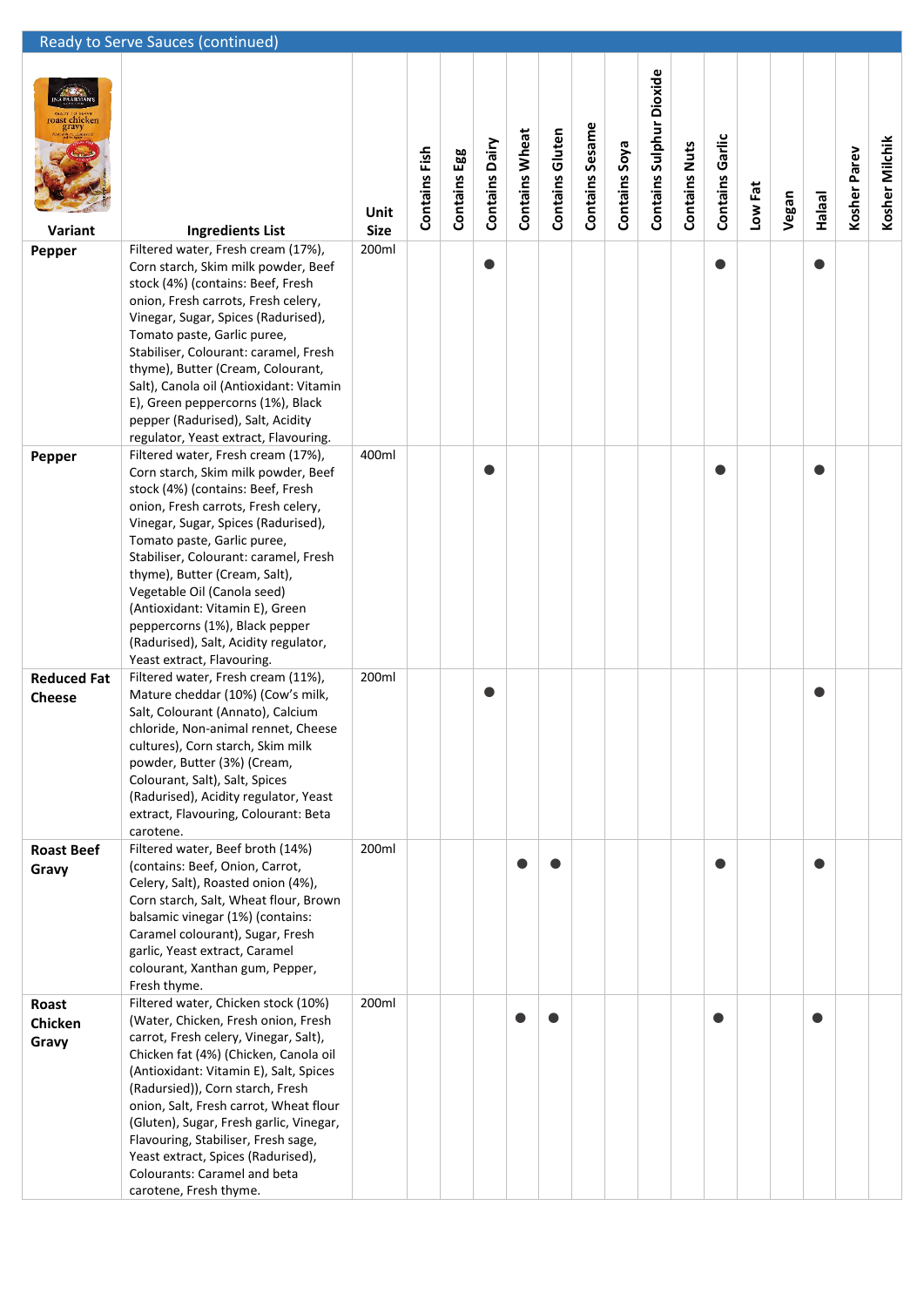|                    | Ready to Serve Sauces (continued)        |       |  |  |  |  |  |  |  |  |
|--------------------|------------------------------------------|-------|--|--|--|--|--|--|--|--|
| <b>Roast Onion</b> | Filtered water, Roast onions (9%)        | 200ml |  |  |  |  |  |  |  |  |
| Gravy              | (Onions, Canola oil (Antioxidant:        |       |  |  |  |  |  |  |  |  |
|                    | Vitamin E)), Portobellini mushrooms,     |       |  |  |  |  |  |  |  |  |
|                    | Modified corn starch, Wheat flour        |       |  |  |  |  |  |  |  |  |
|                    | (Gluten), Sugar, Salt, Tomato paste,     |       |  |  |  |  |  |  |  |  |
|                    | Vinegar, Garlic, Soy sauce (Water,       |       |  |  |  |  |  |  |  |  |
|                    | Soybeans, Wheat, Salt, Sugar,            |       |  |  |  |  |  |  |  |  |
|                    | Glucose), Yeast extract, Caramel         |       |  |  |  |  |  |  |  |  |
|                    | colour, Stabilisers, Spices (Radurised), |       |  |  |  |  |  |  |  |  |
|                    | Flavouring, Fresh thyme.                 |       |  |  |  |  |  |  |  |  |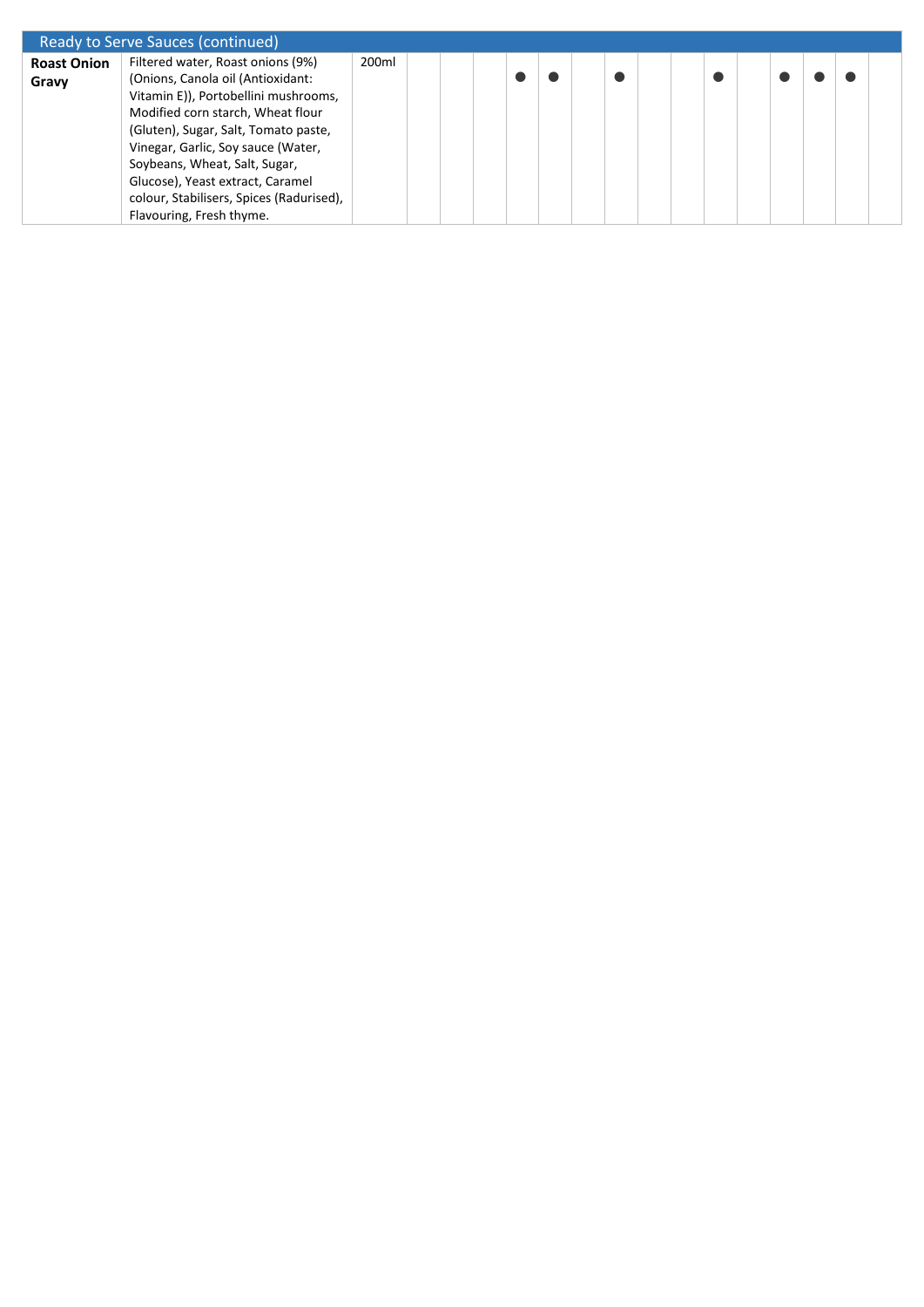| Pestos                          |                                                                                                                                                                                                                                                                                                                                                                                                                                                                                                                  |                     |               |              |                |                       |                        |                 |               |                          |                      |                 |         |       |               |              |                |
|---------------------------------|------------------------------------------------------------------------------------------------------------------------------------------------------------------------------------------------------------------------------------------------------------------------------------------------------------------------------------------------------------------------------------------------------------------------------------------------------------------------------------------------------------------|---------------------|---------------|--------------|----------------|-----------------------|------------------------|-----------------|---------------|--------------------------|----------------------|-----------------|---------|-------|---------------|--------------|----------------|
| Variant                         | <b>Ingredients List</b>                                                                                                                                                                                                                                                                                                                                                                                                                                                                                          | Unit<br><b>Size</b> | Contains Fish | Contains Egg | Contains Dairy | <b>Contains Wheat</b> | <b>Contains Gluten</b> | Contains Sesame | Contains Soya | Contains Sulphur Dioxide | <b>Contains Nuts</b> | Contains Garlic | Low Fat | Vegan | <b>Halaal</b> | Kosher Parev | Kosher Milchik |
| <b>Basil</b>                    | Filtered water, Fresh basil (28 %), Extra<br>virgin olive oil (12 %), Parmesan cheese<br>(7 %) (Cow's milk, Salt, Microbial<br>rennet), Roasted macadamia nuts (5%),<br>Canola oil (Antioxidant: Vitamin E),<br>Fresh garlic (4%), Italian flat leaf<br>parsley, Lemon juice, Salt, Corn starch,<br>Black pepper (Radurised), Colourant:<br>Chlorophyll, Stabiliser: Xanthan gum,<br>Flavouring.                                                                                                                 | 125g                |               |              |                |                       |                        |                 |               |                          |                      |                 |         |       |               |              |                |
| Coriander                       | Fresh coriander (41%), Coriander oil<br>infusion (19%) (Canola oil (Antioxidant:<br>Vitamin E), Fresh coriander), Filtered<br>water, Roasted macadamia nuts (6%),<br>Fresh garlic, Lemon juice, Salt, Spices,<br>Flavouring, Colourants: Chlorophyll and<br>beta carotene, Corn starch, Black<br>pepper, Stabiliser: Xanthan gum, Yeast<br>extract.                                                                                                                                                              | 125g                |               |              |                |                       |                        |                 |               |                          |                      |                 |         |       |               |              |                |
| <b>Roasted</b><br>Red<br>Pepper | Roasted red bell peppers (33%),<br>Filtered water, Tomatoes, Vegetable oil<br>(Extra virgin olive fruit) (8%) and<br>Vegetable oil (Canola seed)<br>(Antioxidant: Vitamin E), Roasted<br>macadamia nuts (4%), Tomato paste,<br>Parmesan cheese (4%) (Cow's milk,<br>Salt, Cheese cultures, Vegetable<br>rennet), Lemon juice, Sugar, Fresh<br>garlic, Salt, Vinegar, Corn starch,<br>Paprika, Stabiliser: Xanthan gum, Black<br>pepper, Yeast extract, Colourant: Fruit<br>extracts, Fresh origanum, Flavouring. | 125g                |               |              |                |                       |                        |                 |               |                          |                      |                 |         |       |               |              |                |
| Sun-dried<br><b>Tomato</b>      | Sun-dried tomatoes (28%), Filtered<br>water, Extra virgin olive oil (14%),<br>Tomatoes (13%), Vinegar, Fresh garlic,<br>Canola oil (Antioxidant: Vitamin E),<br>Tomato paste, Sugar, Salt, Corn starch,<br>Fresh basil, Pepper, Stabiliser: Xanthan<br>gum, Colourant: Fruits extracts, Yeast<br>extract, Flavouring.                                                                                                                                                                                            | 125g                |               |              |                |                       |                        |                 |               |                          |                      | 0               |         |       |               |              |                |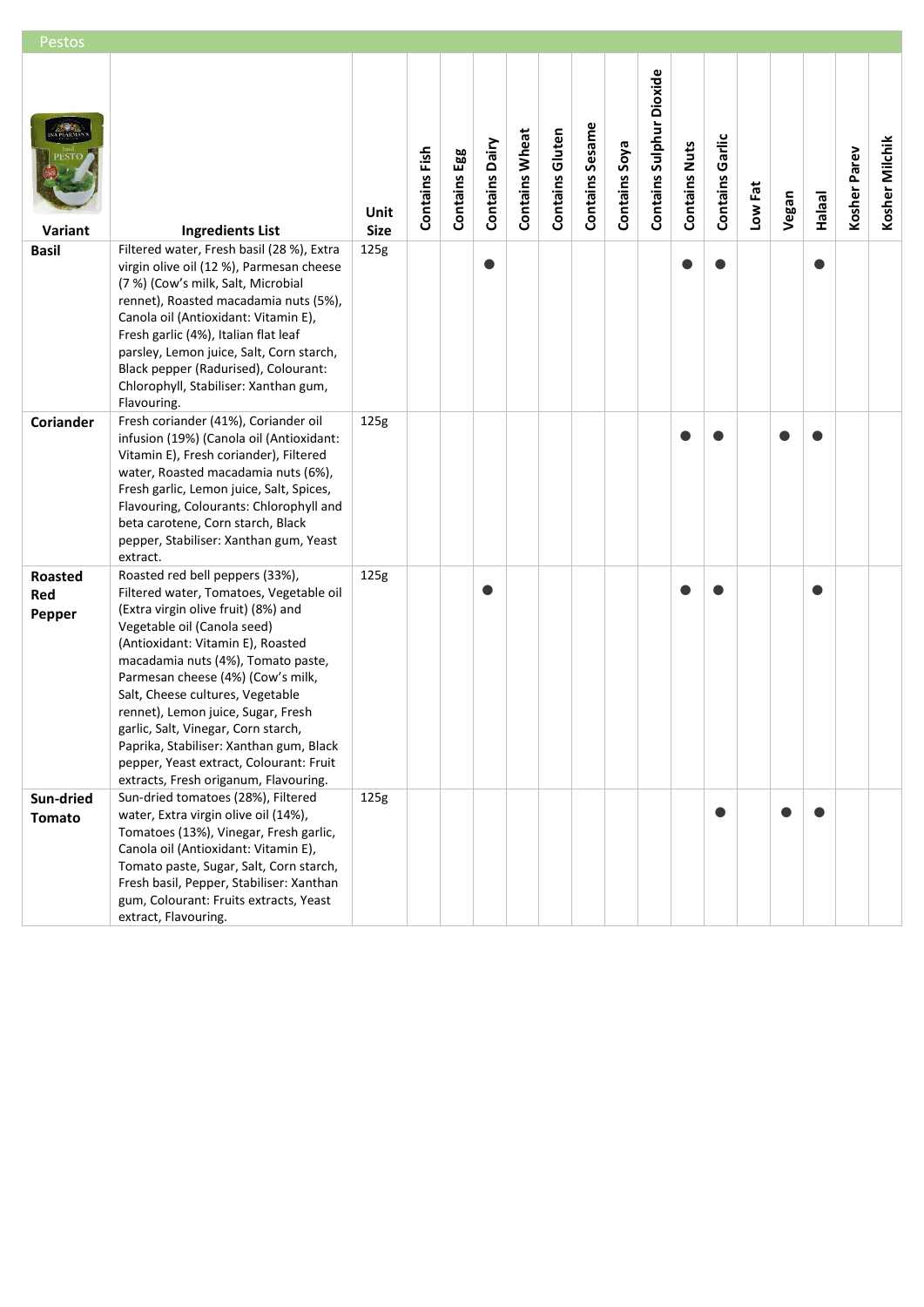| Antipasti       |                                                                                                                                                                                                                                                                                                                                                                                                                                                                 |                     |               |                 |                       |                       |                        |                 |               |                          |                      |                        |         |       |               |              |                |
|-----------------|-----------------------------------------------------------------------------------------------------------------------------------------------------------------------------------------------------------------------------------------------------------------------------------------------------------------------------------------------------------------------------------------------------------------------------------------------------------------|---------------------|---------------|-----------------|-----------------------|-----------------------|------------------------|-----------------|---------------|--------------------------|----------------------|------------------------|---------|-------|---------------|--------------|----------------|
| Variant         | <b>Ingredients List</b>                                                                                                                                                                                                                                                                                                                                                                                                                                         | Unit<br><b>Size</b> | Contains Fish | Egg<br>Contains | <b>Contains Dairy</b> | <b>Contains Wheat</b> | <b>Contains Gluten</b> | Contains Sesame | Contains Soya | Contains Sulphur Dioxide | <b>Contains Nuts</b> | <b>Contains Garlic</b> | Low Fat | Vegan | <b>Halaal</b> | Kosher Parev | Kosher Milchik |
| Char-grilled    | White wine vinaigrette (48%)                                                                                                                                                                                                                                                                                                                                                                                                                                    | 250g                |               |                 |                       |                       |                        |                 |               |                          |                      |                        |         |       |               |              |                |
| <b>Peppers</b>  | (Filtered water, White balsamic<br>vinegar [Wine vinegar, Grape must],<br>Red grape concentrate, Cabernet<br>sauvignon vinegar, Salt, Fresh garlic,<br>Black peppercorns (Radurised),<br>Acidity regulators, Mustard seeds<br>(Radurised), Dried chilli, Vinegar,<br>Flavouring), Char-grilled bell peppers<br>(46%) (Bell peppers, Vegetable oil<br>(Canola seed) (Antioxidant: Vitamin<br>E), Salt, Spices, (Radurised))<br>Vegetable oil (Olive fruit) (6%). |                     |               |                 |                       |                       |                        |                 |               |                          |                      | Ω                      |         |       |               |              |                |
| Sun-dried       | Garlic and herb vinaigrette (54%)                                                                                                                                                                                                                                                                                                                                                                                                                               | 240g                |               |                 |                       |                       |                        |                 |               |                          |                      |                        |         |       |               |              |                |
| <b>Tomatoes</b> | (Filtered water, Sugar, Vinegar, Salt,<br>Fresh garlic, Spices (Radurised),<br>Herbs, Flavouring), Hydrated sun-<br>dried tomatoes (36%) (Filtered water,<br>Sun-dried tomato quarters<br>(Radurised), Spirit vinegar, Acidity<br>regulator), Vegetable oil (Olive fruit)<br>$(10\%).$                                                                                                                                                                          |                     |               |                 |                       |                       |                        |                 |               |                          |                      |                        |         |       |               |              |                |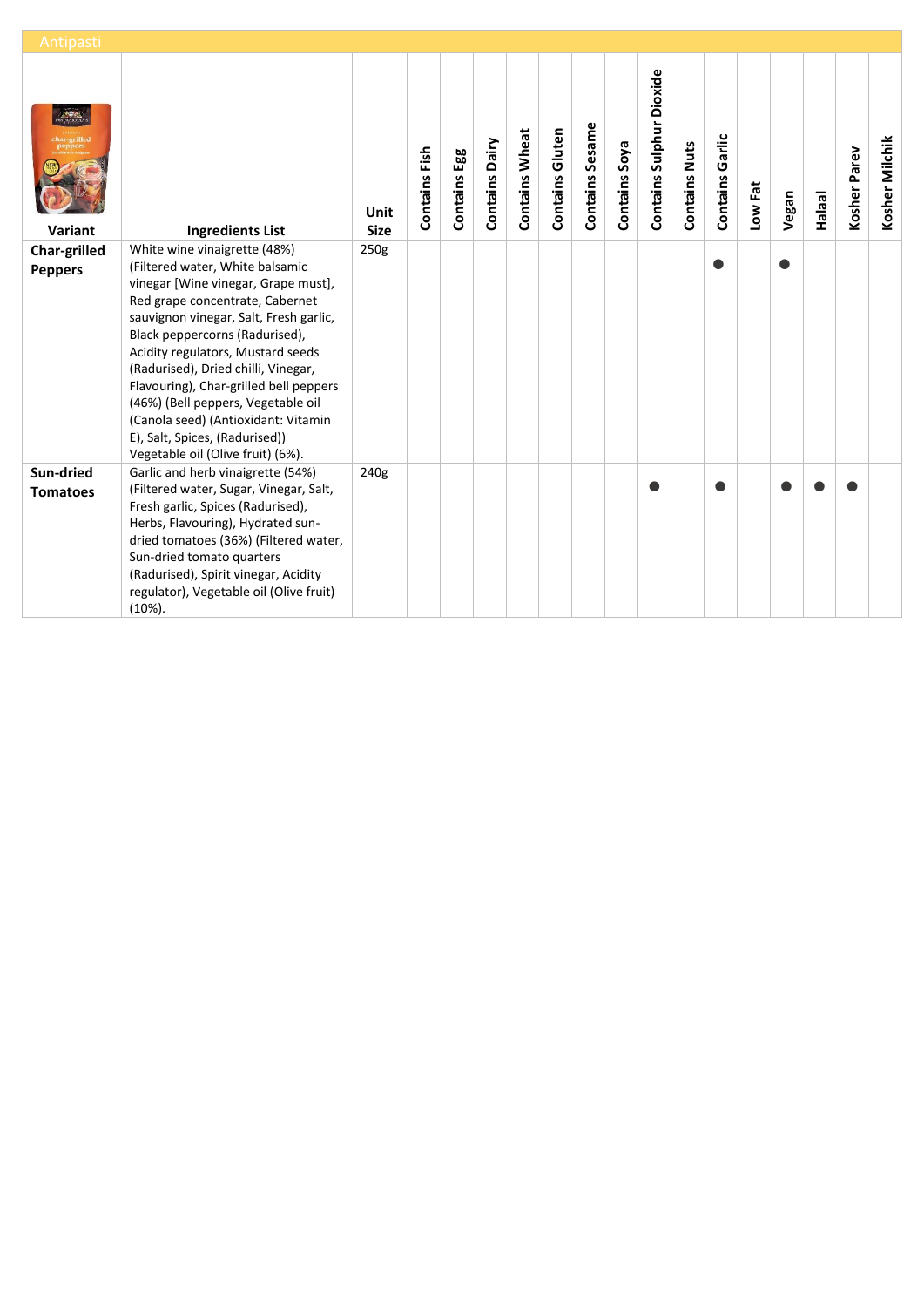| <b>Spices</b>                |                                                                                                                                                                                                                                              |                            |               |              |                       |                       |                        |                 |               |                          |                      |                 |         |       |               |              |                |
|------------------------------|----------------------------------------------------------------------------------------------------------------------------------------------------------------------------------------------------------------------------------------------|----------------------------|---------------|--------------|-----------------------|-----------------------|------------------------|-----------------|---------------|--------------------------|----------------------|-----------------|---------|-------|---------------|--------------|----------------|
| <b>CHCKEN SPI</b><br>Variant | <b>Ingredients List</b>                                                                                                                                                                                                                      | <b>Unit</b><br><b>Size</b> | Contains Fish | Contains Egg | <b>Contains Dairy</b> | <b>Contains Wheat</b> | <b>Contains Gluten</b> | Contains Sesame | Contains Soya | Contains Sulphur Dioxide | <b>Contains Nuts</b> | Contains Garlic | Low Fat | Vegan | <b>Halaal</b> | Kosher Parev | Kosher Milchik |
| Cajun                        | Sea salt, Spices, Garlic, Onion, Chilli,<br>Herbs, Fibre, Citric Acid, Yeast Extract,<br>Flavouring.                                                                                                                                         | 200ml                      |               |              |                       |                       |                        |                 |               |                          |                      | ●               |         |       |               |              |                |
| Chicken                      | Sea salt, Spices, Dextrose, Fibre, Onion,<br>Flavouring, Herbs, Sun-dried tomato,<br>Garlic, Sugar, Colourant: Caramel.                                                                                                                      | 200ml                      |               |              |                       |                       |                        |                 |               |                          |                      | $\bullet$       |         |       |               |              |                |
| Fish                         | Sea salt, Breadcrumbs (Wheat flour<br>(Gluten), Salt), Wheat flour, Spices,<br>Herbs, Citric acid, Lemon, Sun-dried<br>Tomato, Garlic, Flavouring.                                                                                           | 200ml                      |               |              |                       |                       |                        |                 |               |                          |                      |                 |         |       |               |              |                |
| Masala                       | Sea salt, Spices, Maltodextrin, Garlic,<br>Sugar, Fibre, Tamarind, Flavouring.                                                                                                                                                               | 200ml                      |               |              |                       |                       |                        |                 |               |                          |                      | $\bullet$       |         |       |               |              |                |
| <b>Meat</b>                  | Sea Salt, Spices, Dextrose, Garlic, Fibre,<br>Herbs, Sugar, Flavouring, Colourant:<br>Caramel.                                                                                                                                               | 200ml                      |               |              |                       |                       |                        |                 |               |                          |                      | $\bullet$       |         |       |               |              |                |
| Pasta                        | Sea salt, Breadcrumbs (Wheat flour<br>(Gluten), Salt), Parmesan cheese (9%)<br>(Cow's milk, Salt, Microbial rennet),<br>Maltodextrin, Sugar, Dextrose, Garlic,<br>Herbs, Black Pepper, Extra virgin olive<br>oil, Flavouring, Yeast extract. | 200ml                      |               |              |                       |                       |                        |                 |               |                          |                      |                 |         |       |               |              |                |
| Potato                       | Sea salt, Potato starch, Sugar, Onion,<br>Garlic, Dextrose, Spices, Fibre, Herbs,<br>Flavouring, Chives.                                                                                                                                     | 200ml                      |               |              |                       |                       |                        |                 |               |                          |                      | ●               |         |       |               |              |                |
| Vegetable                    | Sea salt, Dehydrated vegetables (23 %)<br>(Onion, Leek, Garlic, Celery), Fibre,<br>Herbs, Spices, Sugar, Flavouring, Extra<br>virgin olive oil.                                                                                              | 200ml                      |               |              |                       |                       |                        |                 |               |                          |                      |                 |         |       |               |              |                |

|                                                                                   | Icing Kits and Baking Aids                                                          |                     |                  |                        |                   |                   |                    |                    |                  |                                |                         |                    |         |       |               |                 |                   |
|-----------------------------------------------------------------------------------|-------------------------------------------------------------------------------------|---------------------|------------------|------------------------|-------------------|-------------------|--------------------|--------------------|------------------|--------------------------------|-------------------------|--------------------|---------|-------|---------------|-----------------|-------------------|
| $\mathbb{Z}$<br><b>VA PAARMAN</b><br>KIRDIDA<br>ALL-IN-ONE<br>HOCOLATE<br>Variant | <b>Ingredients List</b>                                                             | Unit<br><b>Size</b> | Fish<br>Contains | <b>585</b><br>Contains | Dairy<br>Contains | Wheat<br>Contains | Gluten<br>Contains | Sesame<br>Contains | Soya<br>Contains | Dioxide<br>Sulphur<br>Contains | <b>Nuts</b><br>Contains | Garlic<br>Contains | Low Fat | Vegan | <b>Halaal</b> | Parev<br>Kosher | Milchik<br>Kosher |
| Chocolate<br><b>Icing Kit</b>                                                     | Icing sugar, Cocoa powder (14%),<br>Castor sugar, Corn starch, Salt,<br>Flavouring. | 250g                |                  |                        | add               |                   |                    |                    |                  |                                |                         |                    |         |       |               |                 |                   |
| Vanilla Icing<br><b>Kits</b>                                                      | Icing sugar, Castor sugar, Corn starch,<br>Salt, Flavouring.                        | 250g                |                  |                        | add               |                   |                    |                    |                  |                                |                         |                    |         |       |               |                 |                   |
| <b>Meringue</b><br><b>Mix</b>                                                     | Castor sugar, Raising agent, Salt,<br>Stabiliser.                                   | 125g                |                  | add                    |                   |                   |                    |                    |                  |                                |                         |                    |         |       |               |                 |                   |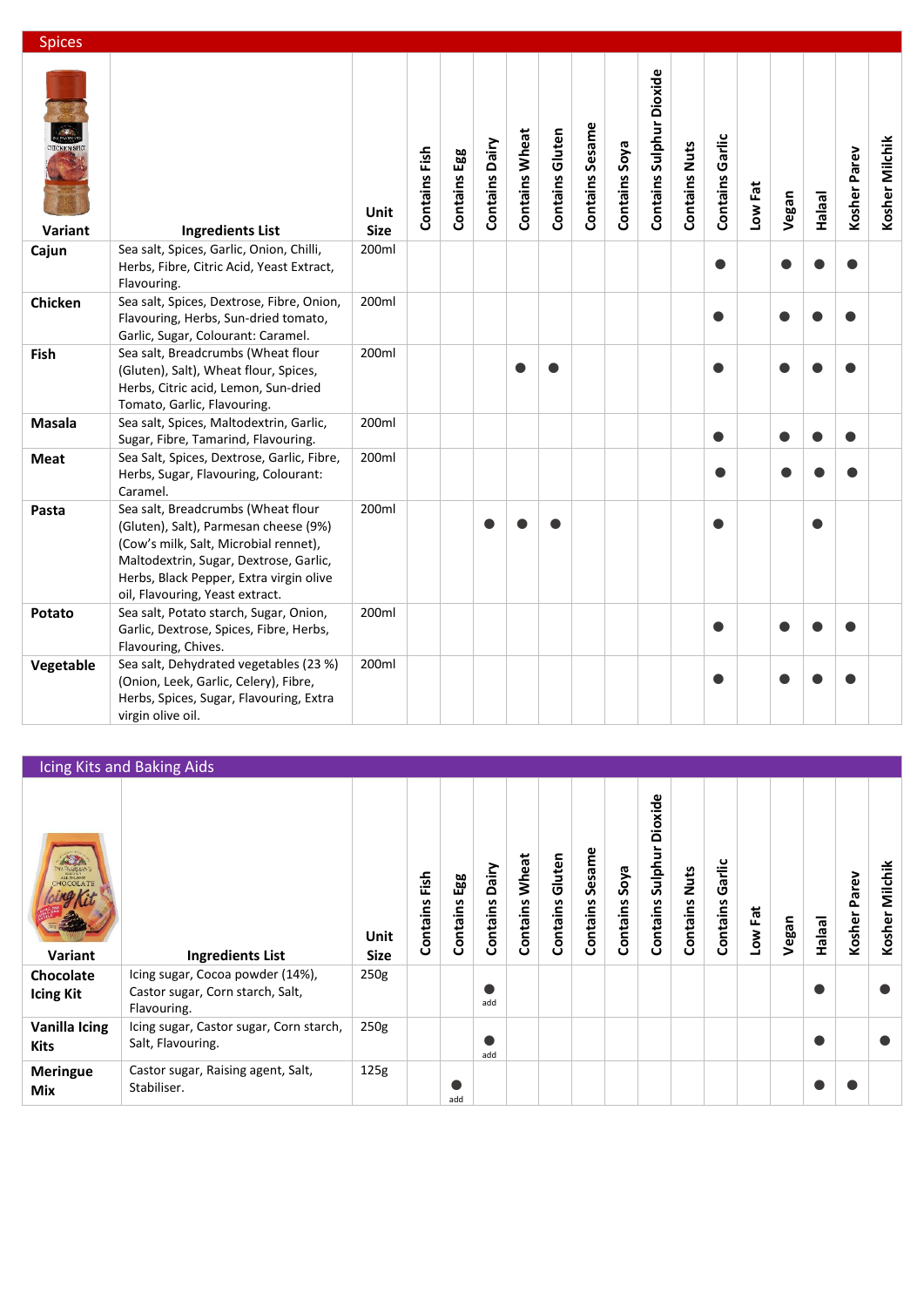| Seasonings                                  |                                                                                                                                                                                                                                                                                                                                                |                     |               |              |                       |                       |                        |                 |               |                          |                      |                        |         |       |               |              |                |
|---------------------------------------------|------------------------------------------------------------------------------------------------------------------------------------------------------------------------------------------------------------------------------------------------------------------------------------------------------------------------------------------------|---------------------|---------------|--------------|-----------------------|-----------------------|------------------------|-----------------|---------------|--------------------------|----------------------|------------------------|---------|-------|---------------|--------------|----------------|
| <b>Schary &amp;</b><br>Variant              | <b>Ingredients List</b>                                                                                                                                                                                                                                                                                                                        | Unit<br><b>Size</b> | Contains Fish | Contains Egg | <b>Contains Dairy</b> | <b>Contains Wheat</b> | <b>Contains Gluten</b> | Contains Sesame | Contains Soya | Contains Sulphur Dioxide | <b>Contains Nuts</b> | <b>Contains Garlic</b> | Low Fat | Vegan | <b>Halaal</b> | Kosher Parev | Kosher Milchik |
| Braai &                                     | Sea salt, Spices, Onion, Garlic, Sugar,                                                                                                                                                                                                                                                                                                        | 200ml               |               |              |                       |                       |                        |                 |               |                          |                      |                        |         |       |               |              |                |
| Grill                                       | Fibre, Sun-dried tomato, Canola oil<br>(Antioxidant: Vitamin E), Yeast extract,<br>Lemon, Celery, Flavouring.                                                                                                                                                                                                                                  |                     |               |              |                       |                       |                        |                 |               |                          |                      |                        |         |       |               |              |                |
| Chilli &                                    | Sea salt, Garlic (18 %), Chilli (9 %),                                                                                                                                                                                                                                                                                                         | 200ml               |               |              |                       |                       |                        |                 |               |                          |                      |                        |         |       |               |              |                |
| Garlic                                      | Onion, Spices, Lemon, Herbs, Fibre,<br>Flavouring.                                                                                                                                                                                                                                                                                             |                     |               |              |                       |                       |                        |                 |               |                          |                      |                        |         |       |               |              |                |
| Garlic &<br>Herb                            | Sea salt, Garlic (16 %), Herbs (10 %),<br>Spices, Dextrose, Maltodextrin, Extra<br>virgin olive oil, Natural colourant,<br>Flavouring.                                                                                                                                                                                                         | 200ml               |               |              |                       |                       |                        |                 |               |                          |                      |                        |         |       |               |              |                |
| Garlic<br><b>Pepper</b>                     | Sea salt, Pepper (19 %), Garlic (16 %),<br>Herbs, Chilli, Fibre, Flavouring.                                                                                                                                                                                                                                                                   | 200ml               |               |              |                       |                       |                        |                 |               |                          |                      | 0                      |         |       |               |              |                |
| Green<br>Onion                              | Sea salt, Onion (9 %), Black Pepper,<br>Leeks, Garlic, Herbs, Lemon,<br>Flavouring, Chives, Fibre.                                                                                                                                                                                                                                             | 200ml               |               |              |                       |                       |                        |                 |               |                          |                      |                        |         |       |               |              |                |
| Italian<br><b>Cheese</b><br><b>Sprinkle</b> | Breadcrumbs (contains: Wheat flour<br>(Gluten), Salt), Pecorino cheese (25%)<br>(contains: Cow's milk, Calcium chloride,<br>Enzymes, Lysozyme (Egg), Microbial<br>rennet, Starter cultures, Salt), Sea salt,<br>Skim milk powder, Herbs, Dextrose,<br>Flavouring, Dried garlic, Mustard<br>powder, Spices, Fibre, Colourant, Yeast<br>extract. | 200ml               |               |              |                       |                       |                        |                 |               |                          |                      |                        |         |       |               |              |                |
| Lemon &<br><b>Black</b><br>Pepper           | Sea salt, Pepper (15 %), Garlic, Lemon<br>(4 %), Citric acid, Spices, Fibre,<br>Flavouring, Herbs.                                                                                                                                                                                                                                             | 200ml               |               |              |                       |                       |                        |                 |               |                          |                      |                        |         |       |               |              |                |
| Lemon &<br>Rosemary                         | Sea salt, Rosemary (15 %), Lemon (9<br>%), Dextrose, Fibre, Spinach, Black<br>Pepper, Citric acid, Flavouring, Natural<br>colourant.                                                                                                                                                                                                           | 200ml               |               |              |                       |                       |                        |                 |               |                          |                      |                        |         |       |               |              |                |
| Reduced<br><b>Salt Garlic</b><br>& Herb     | Sea salt, Garlic (26 %), Herbs (20 %),<br>Maltodextrin, Spices, Extra virgin olive<br>oil, Natural colourant, Flavouring.                                                                                                                                                                                                                      | 200ml               |               |              |                       |                       |                        |                 |               |                          |                      |                        |         |       |               |              |                |
| Rosemary<br>& Olive                         | Sea salt, Rosemary (9%), Maltodextrin,<br>Sugar, Garlic, Fibre, Flavouring, Olives<br>(2 %), Spinach, Extra virgin olive oil,<br>Herbs, Spices.                                                                                                                                                                                                | 200ml               |               |              |                       |                       |                        |                 |               |                          |                      |                        |         |       |               |              |                |
| Seasoned<br>Sea Salt                        | Sea salt, Spices, Corn starch, Fibre.                                                                                                                                                                                                                                                                                                          | 200ml               |               |              |                       |                       |                        |                 |               |                          |                      |                        |         |       |               | $\bullet$    |                |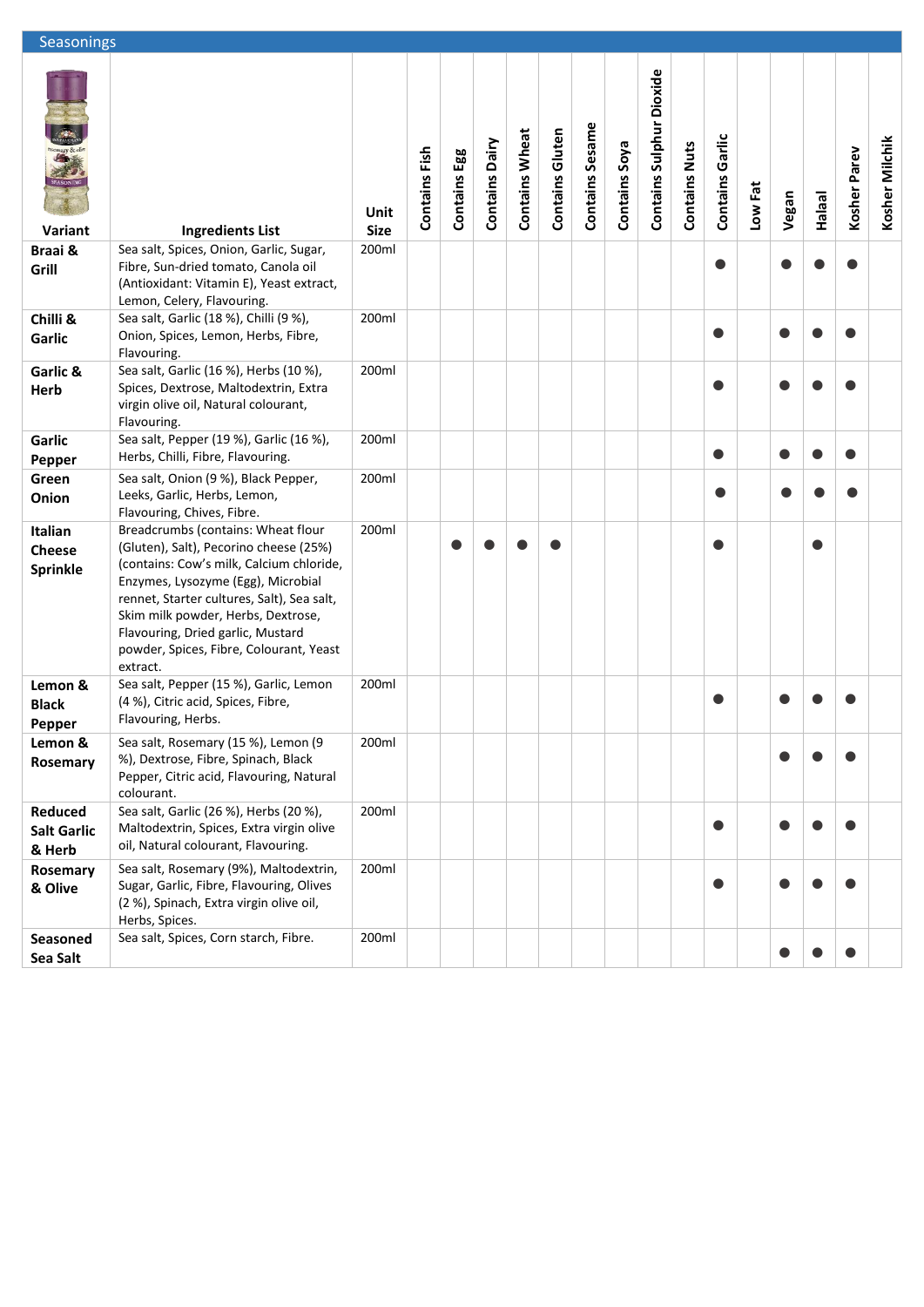| <b>Pasta Sauces</b>              |                                                                                                                                                                                                                                                                                                                                                                                                                                                                                                                                                                                                                                                                                                                                                                                                          |                     |               |                 |                |                       |                        |                 |               |                          |                      |                        |         |       |        |              |                |
|----------------------------------|----------------------------------------------------------------------------------------------------------------------------------------------------------------------------------------------------------------------------------------------------------------------------------------------------------------------------------------------------------------------------------------------------------------------------------------------------------------------------------------------------------------------------------------------------------------------------------------------------------------------------------------------------------------------------------------------------------------------------------------------------------------------------------------------------------|---------------------|---------------|-----------------|----------------|-----------------------|------------------------|-----------------|---------------|--------------------------|----------------------|------------------------|---------|-------|--------|--------------|----------------|
| ASTÁ SAUC<br>Variant             | <b>Ingredients List</b>                                                                                                                                                                                                                                                                                                                                                                                                                                                                                                                                                                                                                                                                                                                                                                                  | Unit<br><b>Size</b> | Contains Fish | Egg<br>Contains | Contains Dairy | <b>Contains Wheat</b> | <b>Contains Gluten</b> | Contains Sesame | Contains Soya | Contains Sulphur Dioxide | <b>Contains Nuts</b> | <b>Contains Garlic</b> | Low Fat | Vegan | Halaal | Kosher Parev | Kosher Milchik |
| <b>Beef</b><br><b>Bolognaise</b> | Tomatoes (34 %) (Tomatoes, Tomato<br>juice, Citric acid), Filtered water, Beef<br>mince and fat (16 %), Fresh onions (7<br>%), Fresh carrots (5 %), Canola oil<br>(Antioxidant: Vitamin E), Fresh garlic,<br>Tomato paste, Salt, Fresh celery,<br>Cornstarch, Spices (Radurised),<br>Sugar, Vinegar, Extra virgin olive oil,<br>Fresh thyme, Stabiliser, Yeast extract.<br>Herbs, Chilli (Radurised), Flavouring.                                                                                                                                                                                                                                                                                                                                                                                        | 400g<br>600g        |               |                 |                |                       |                        |                 |               |                          |                      |                        |         |       |        |              |                |
| Creamy<br><b>Cheese</b>          | Filtered water, Mature cheddar<br>cheese (6%) (Milk, Salt, Preservatives<br>(Sodium nitrate), Calcium chloride,<br>Colourant (Annato), Non-animal<br>rennet, Lactic cultures), Mascarpone<br>cheese (5%) (Cream, Full cream milk,<br>Stabiliser, Citric acid), Fresh cream,<br>Corn starch, Blue cheese (2%) (Cow's<br>milk, Salt, Cheese cultures, Non-<br>animal rennet), Parmesan cheese<br>(2%) (Cow's milk, Salt, Microbial<br>rennet), Skimmed milk powder, Salt,<br>Sugar, Preservative: Sorbic acid,<br>Stabiliser: Xanthan gum, Cayenne<br>pepper, Acidity regulator, Flavouring,<br>Mace.                                                                                                                                                                                                      | 400g                |               |                 |                |                       |                        |                 |               |                          |                      |                        |         |       |        |              |                |
| Mushroom<br>& Parmesan           | Filtered water, Roast mushrooms<br>(18%) (Portobellini mushrooms,<br>Button mushrooms, Vegetable oil<br>(Canola seed, Antioxidant: Vitamin<br>E)), Roast onions, Fresh cream, Beef<br>broth (Water, Beef, Onions, Carrots,<br>Celery, Salt), Mushroom stock<br>(Mushrooms, Water, Salt, Vegetable<br>oil (Canola seed, Antioxidant: Vitamin<br>E), Brown balsamic vinegar (contains:<br>Caramel colour, Sulphur dioxide),<br>Corn starch, Fresh garlic, Stabiliser:<br>Xanthan gum, Caramel colourant,<br>Spices, Flavouring, Thyme), Corn<br>starch, Parmesan cheese (3%) (Cow's<br>milk, Salt, Microbial rennet), Salted<br>butter (Cream, Salt), Fresh garlic,<br>Salt, Sugar, Pepper, Fresh thyme,<br>Preservative: Sorbic acid, Acidity<br>regulator, Stabiliser: Xanthan gum,<br>Flavouring, Mace. | 400g                |               |                 | O              |                       |                        |                 |               |                          |                      |                        |         |       | 0      |              |                |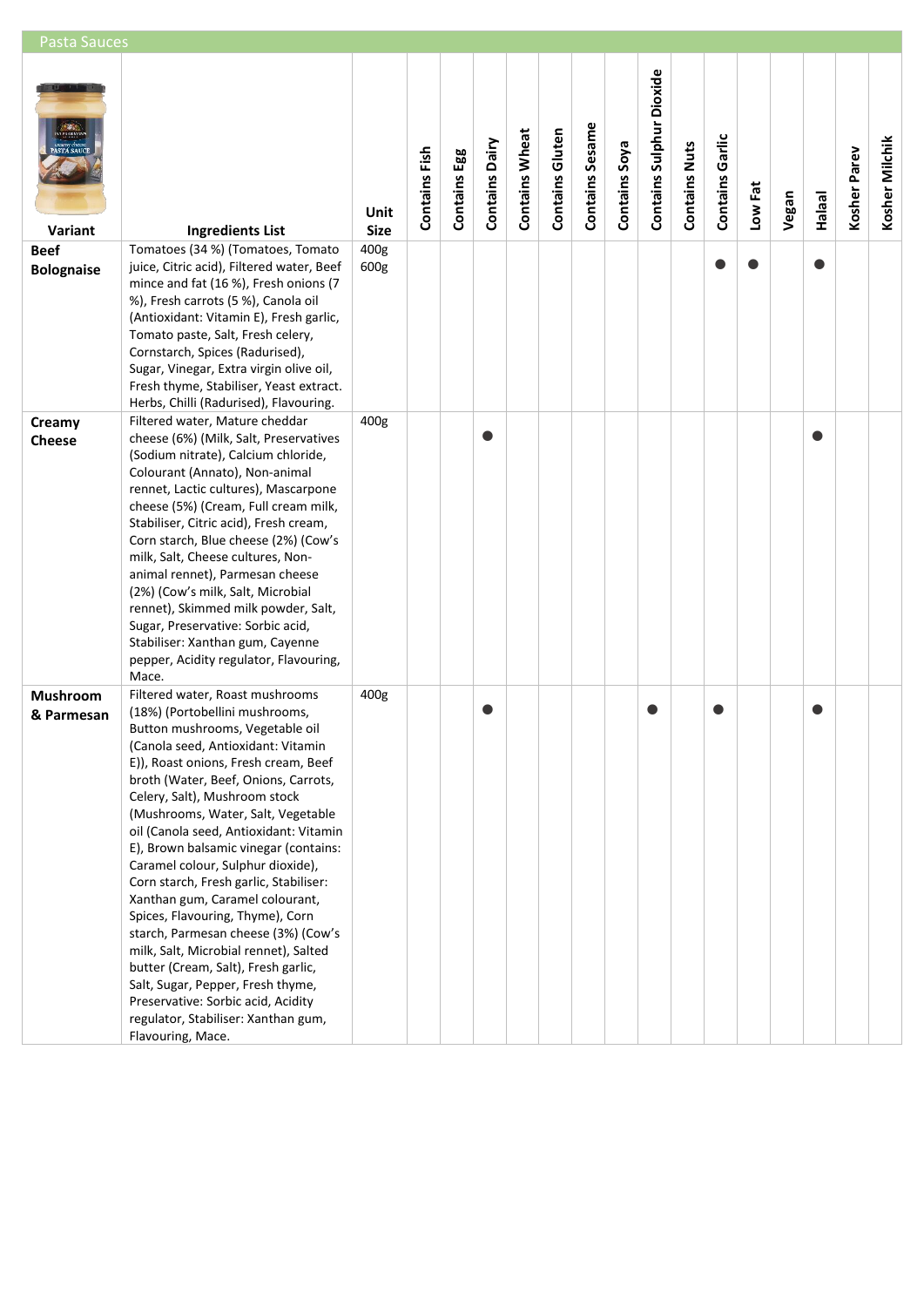| Pasta Sauces (continued)                                                                                                                                                                                                                                                                                                                                                                                                                                                                                                  |                                                                                                                                                                                                                                                                                                                     |                              |                 |                       |                       |                        |                 |               |                          |                      |                        |           |       |               |              |                |
|---------------------------------------------------------------------------------------------------------------------------------------------------------------------------------------------------------------------------------------------------------------------------------------------------------------------------------------------------------------------------------------------------------------------------------------------------------------------------------------------------------------------------|---------------------------------------------------------------------------------------------------------------------------------------------------------------------------------------------------------------------------------------------------------------------------------------------------------------------|------------------------------|-----------------|-----------------------|-----------------------|------------------------|-----------------|---------------|--------------------------|----------------------|------------------------|-----------|-------|---------------|--------------|----------------|
| <b>Ingredients List</b>                                                                                                                                                                                                                                                                                                                                                                                                                                                                                                   | Unit<br><b>Size</b>                                                                                                                                                                                                                                                                                                 | Contains Fish                | Egg<br>Contains | <b>Contains Dairy</b> | <b>Contains Wheat</b> | <b>Contains Gluten</b> | Contains Sesame | Contains Soya | Contains Sulphur Dioxide | <b>Contains Nuts</b> | <b>Contains Garlic</b> | Low Fat   | Vegan | <b>Halaal</b> | Kosher Parev | Kosher Milchik |
|                                                                                                                                                                                                                                                                                                                                                                                                                                                                                                                           |                                                                                                                                                                                                                                                                                                                     |                              |                 |                       |                       |                        |                 |               |                          |                      |                        |           |       |               |              |                |
| mushrooms (15 %), Fresh onions,<br>Canola oil (Antioxidant: Vitamin E),<br>Tomato paste, Mushroom stock (2%)<br>(Fresh mushrooms, Filtered water,<br>Salt, Canola oil (Antioxidant: Vitamin<br>E), Brown balsamic vinegar (contains:<br>Caramel colour, Sulphur dioxide),<br>Corn starch, Fresh garlic, Stabilisers,<br>Caramel colourant, Spices,<br>Flavouring, Fresh thyme), Corn<br>starch, Fresh garlic, Salt, Sugar,<br>Cabernet sauvignon vinegar, Fresh<br>thyme, Spices, Stabiliser: Xanthan<br>gum, Flavouring. |                                                                                                                                                                                                                                                                                                                     |                              |                 |                       |                       |                        |                 |               |                          |                      |                        |           |       |               |              |                |
|                                                                                                                                                                                                                                                                                                                                                                                                                                                                                                                           |                                                                                                                                                                                                                                                                                                                     |                              |                 |                       |                       |                        |                 |               |                          |                      |                        |           |       |               |              |                |
| Roast red pepper (10%), Sun-dried<br>tomatoes (4%) (Water, Sun-dried<br>tomato quarters (Preservative:<br>Sulphur dioxide) (Radurised)), Fresh<br>onions, Sugar, Tomato paste, Fresh<br>garlic, Vinegar, Canola oil<br>(Antioxidant: Vitamin E), Corn starch,<br>Salt, Smoked paprika, Fresh<br>oreganum, Stabiliser: Xanthan gum,<br>Flavouring, Spices.                                                                                                                                                                 |                                                                                                                                                                                                                                                                                                                     |                              |                 |                       |                       |                        |                 |               |                          |                      |                        |           |       |               |              |                |
|                                                                                                                                                                                                                                                                                                                                                                                                                                                                                                                           |                                                                                                                                                                                                                                                                                                                     |                              |                 |                       |                       |                        |                 |               |                          |                      |                        |           |       |               |              |                |
| Roast vegetables (28%) (Butternut,<br>Red pepper, Yellow pepper, Button<br>mushrooms, Onions, Aubergine,<br>Canola oil (Antioxidant: Vitamin E),<br>Garlic), Roast Rosa tomatoes (Baby<br>Rosa tomatoes, Extra virgin olive oil),<br>Corn starch, Salt, Sugar, Black<br>pepper, Fresh oreganum, Stabiliser:<br>Xanthan gum, Flavouring.                                                                                                                                                                                   |                                                                                                                                                                                                                                                                                                                     |                              |                 |                       |                       |                        |                 |               |                          |                      |                        |           |       |               |              |                |
|                                                                                                                                                                                                                                                                                                                                                                                                                                                                                                                           |                                                                                                                                                                                                                                                                                                                     |                              |                 |                       |                       |                        |                 |               |                          |                      |                        |           |       |               |              |                |
| (Preservative: Sulphur dioxide)<br>(Radurised), Water, Sugar, Extra<br>virgin olive oil, Vinegar, Salt, Fresh<br>garlic, Spices, Black pepper, Herbs,<br>Flavouring), Fresh cream, Corn<br>starch, Parmesan cheese (3%) (Cow's<br>milk, Salt, Microbial rennet),<br>Mascarpone cheese (Cream, Full<br>cream milk, Stabiliser, Citric acid),<br>Salt, Sugar, Stabiliser: Xanthan gum,<br>Cayenne pepper, Flavouring,<br>Colourant: Beta carotene and Fruit                                                                 |                                                                                                                                                                                                                                                                                                                     |                              |                 |                       |                       |                        |                 |               |                          |                      |                        |           |       |               |              |                |
|                                                                                                                                                                                                                                                                                                                                                                                                                                                                                                                           | Tomatoes (Tomatoes, Tomato juice,<br>Citric acid), Filtered water, Roast<br>Tomatoes (39%) (Tomatoes, Tomato<br>juice, Citric acid), Filtered water,<br>Tomatoes (36%) (Tomatoes, Tomato<br>juice, Citric acid), Filtered water,<br>Filtered water, Sun-dried tomato<br>pulp (18%) (Sun-dried tomatoes<br>extracts. | 400g<br>400g<br>400g<br>400g |                 |                       |                       |                        |                 |               |                          | O                    |                        | $\bullet$ |       | ●             |              |                |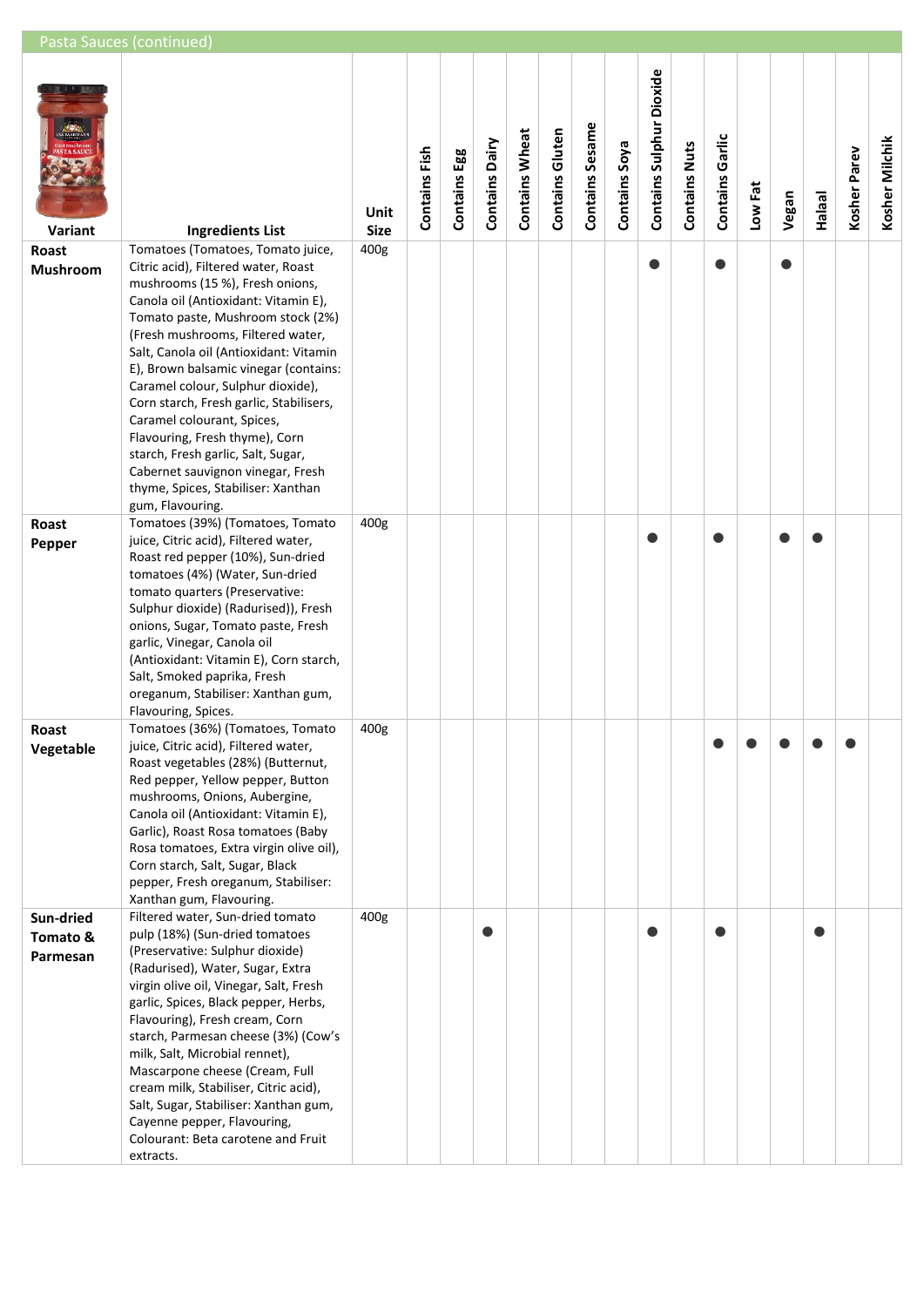|                              | Pasta Sauces (continued)                                                                                                                                                                                                                                                                                                                                                                                                               |                     |               |                 |                |                       |                        |                 |               |                                 |                  |                    |         |       |               |                 |                |
|------------------------------|----------------------------------------------------------------------------------------------------------------------------------------------------------------------------------------------------------------------------------------------------------------------------------------------------------------------------------------------------------------------------------------------------------------------------------------|---------------------|---------------|-----------------|----------------|-----------------------|------------------------|-----------------|---------------|---------------------------------|------------------|--------------------|---------|-------|---------------|-----------------|----------------|
| Variant                      | <b>Ingredients List</b>                                                                                                                                                                                                                                                                                                                                                                                                                | Unit<br><b>Size</b> | Contains Fish | Egg<br>Contains | Contains Dairy | <b>Contains Wheat</b> | <b>Contains Gluten</b> | Contains Sesame | Contains Soya | <b>Contains Sulphur Dioxide</b> | Nuts<br>Contains | Garlic<br>Contains | Low Fat | Vegan | <b>Halaal</b> | Parev<br>Kosher | Kosher Milchik |
| Tomato &<br><b>Basil</b>     | Tomatoes (50 %) (Tomatoes, Tomato<br>juice, Citric acid), Filtered water,<br>Fresh onion, Tomato Paste, Sun-dried<br>tomatoes (2 %) (Preservative:<br>Sulphur dioxide), Canola oil<br>(Antioxidant: Vitamin E), Cornstarch,<br>Salt, Fresh basil (1 %), Sugar, Fresh<br>garlic, Pepper (Radurised), Stabiliser,<br>Yeast extract, Flavouring.                                                                                          | 400g<br>600g        |               |                 |                |                       |                        |                 |               | ●                               |                  |                    |         |       |               |                 |                |
| Tomato,<br>Olive &<br>Chilli | Tomatoes (44 %) (Tomatoes, Tomato<br>juice, Citric acid), Filtered water,<br>Roast onions, Kalamata olives (5%),<br>Extra virgin olive oil, Tomato paste<br>(4%), Roast red pepper, Corn starch,<br>Fresh garlic, Canola oil (Antioxidant:<br>Vitamin E), Salt, Red jalapeno chilli<br>(1%) (Fresh chilli, Salt), Vinegar,<br>Capers, Smoked paprika, Chilli, Fresh<br>oreganum, Flavouring, Stabiliser:<br>Xanthan gum, Black pepper. | 400g                |               |                 |                |                       |                        |                 |               |                                 |                  |                    |         |       |               |                 |                |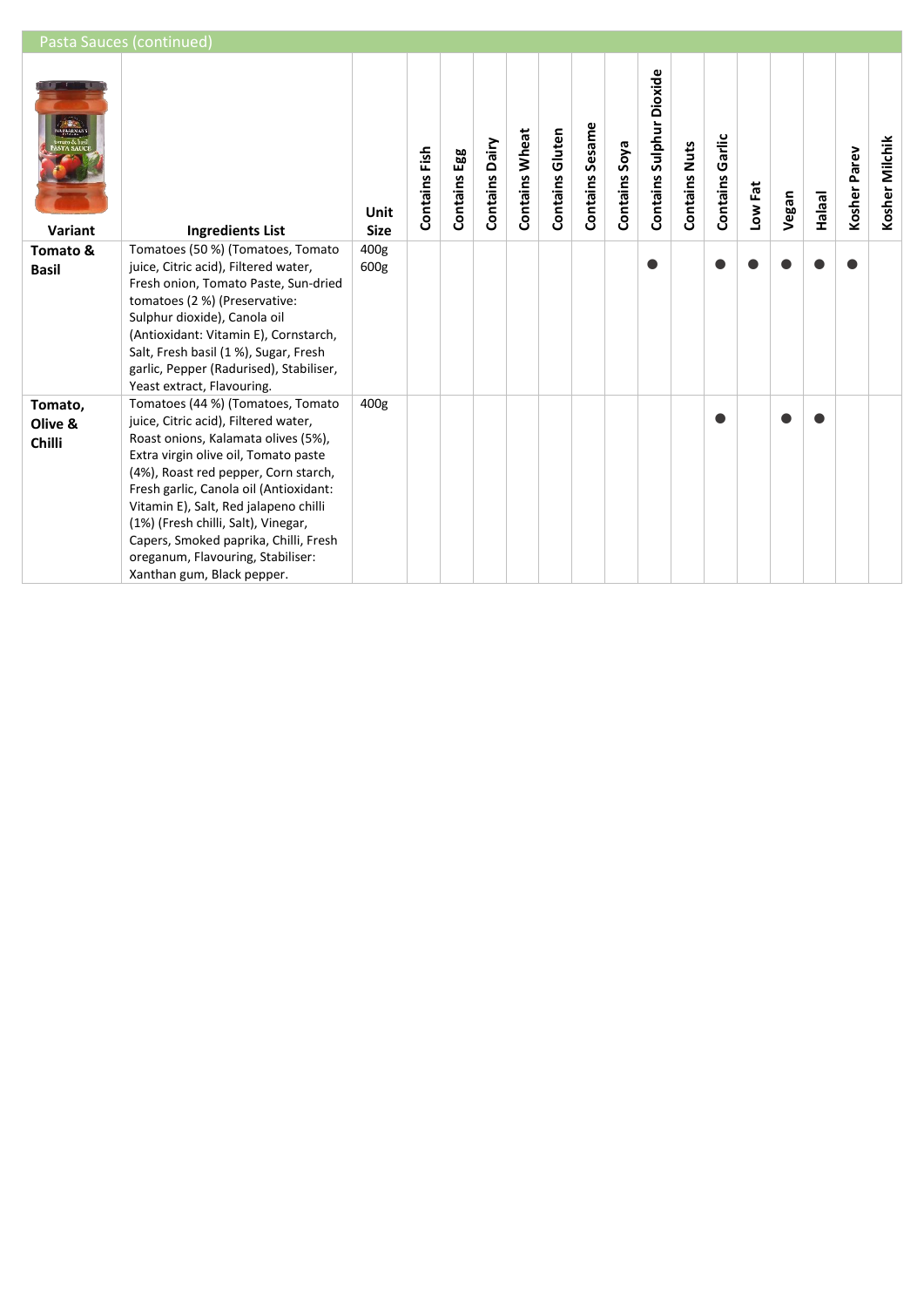|                | <b>Stock, Sauce and Soup Powders</b>                                                                                                                                                                                             |                     |               |              |                |                       |                        |                 |               |                          |                      |                 |         |       |               |              |                |
|----------------|----------------------------------------------------------------------------------------------------------------------------------------------------------------------------------------------------------------------------------|---------------------|---------------|--------------|----------------|-----------------------|------------------------|-----------------|---------------|--------------------------|----------------------|-----------------|---------|-------|---------------|--------------|----------------|
| Variant        | <b>Ingredients List</b>                                                                                                                                                                                                          | Unit<br><b>Size</b> | Contains Fish | Contains Egg | Contains Dairy | <b>Contains Wheat</b> | <b>Contains Gluten</b> | Contains Sesame | Contains Soya | Contains Sulphur Dioxide | <b>Contains Nuts</b> | Contains Garlic | Low Fat | Vegan | <b>Halaal</b> | Kosher Parev | Kosher Milchik |
| <b>Beef</b>    | Salt, Starch, Maltodextrin, Dextrose,                                                                                                                                                                                            | 150g                |               |              |                |                       |                        |                 |               |                          |                      |                 |         |       |               |              |                |
| <b>Flavour</b> | Flavouring, Dehydrated vegetables                                                                                                                                                                                                |                     |               |              |                |                       |                        |                 |               |                          |                      |                 |         |       |               |              |                |
| <b>Stock</b>   | (Onion, Carrots, Sun-dried tomato                                                                                                                                                                                                |                     |               |              |                |                       |                        |                 |               |                          |                      |                 |         |       |               |              |                |
| Powder         | (Radurised), Garlic), Sugar, Potassium<br>chloride, Colourant: caramel, Yeast<br>extract, Herbs, Vegetable Oil (Canola<br>Seed) (Antioxidant: Vitamin E), Spices<br>(Radurised), Flavour enhancers, Acidity<br>regulator.        |                     |               |              |                |                       |                        |                 |               |                          |                      |                 |         |       |               |              |                |
| <b>Brown</b>   | Tapioca starch, Sugar, Corn starch,                                                                                                                                                                                              | 150g                |               |              |                |                       |                        |                 |               |                          |                      |                 |         |       |               |              |                |
| Gravy          | Onion, Flavouring, Caramel colour,                                                                                                                                                                                               |                     |               |              |                |                       |                        |                 |               |                          |                      |                 |         |       |               |              |                |
| Powder         | Potato starch, Mushrooms, Dextrose,<br>Salt, Yeast extract, Sun-dried tomatoes<br>(Radurised), Garlic, Spices (Radurised),<br>Potassium chloride, Citric acid, Herbs.                                                            |                     |               |              |                |                       |                        |                 |               |                          |                      |                 |         |       |               |              |                |
| Chicken        | Salt, Corn starch, Flavouring (contains:                                                                                                                                                                                         | 150g                |               |              |                |                       |                        |                 |               |                          |                      |                 |         |       |               |              |                |
| <b>Flavour</b> | Maltodextrin, Yeast extract,                                                                                                                                                                                                     |                     |               |              |                |                       |                        |                 |               |                          |                      |                 |         |       |               |              |                |
| <b>Stock</b>   | Vegetables, Flavouring, Spices),                                                                                                                                                                                                 |                     |               |              |                |                       |                        |                 |               |                          |                      |                 |         |       |               |              |                |
| Powder         | Dehydrated vegetables (Onions,<br>Carrots, Leeks, Celery, Garlic), Sugar,<br>Dextrose, Potassium chloride, Yeast<br>extract, Vegetable oil (Canola seed)<br>(Antioxidant: Vitamin E), Herbs, Spices<br>(Radurised), Citric acid. |                     |               |              |                |                       |                        |                 |               |                          |                      |                 |         |       |               |              |                |
| Roast          | Roast onions (30%), Wheat flour                                                                                                                                                                                                  | 150g                |               |              |                |                       |                        |                 |               |                          |                      |                 |         |       |               |              |                |
| Onion          | (Gluten), Tapioca starch, Potato starch,                                                                                                                                                                                         |                     |               |              |                |                       |                        |                 |               |                          |                      |                 |         |       |               |              |                |
| Soup &         | Salt, Sugar, Garlic, Yeast extract,                                                                                                                                                                                              |                     |               |              |                |                       |                        |                 |               |                          |                      |                 |         |       |               |              |                |
| Gravy          | Caramel colour, Maltodextrin,                                                                                                                                                                                                    |                     |               |              |                |                       |                        |                 |               |                          |                      |                 |         |       |               |              |                |
| Powder         | Flavouring, Herbs, Citric acid, Spices<br>(Radurised).                                                                                                                                                                           |                     |               |              |                |                       |                        |                 |               |                          |                      |                 |         |       |               |              |                |
| Vegetable      | Salt, Dehydrated vegetables (35%)                                                                                                                                                                                                | 150g                |               |              |                |                       |                        |                 |               |                          |                      |                 |         |       |               |              |                |
| <b>Stock</b>   | (Onions, Carrots, Mushrooms, Sun-                                                                                                                                                                                                |                     |               |              |                |                       |                        |                 |               |                          |                      |                 |         |       |               |              |                |
| Powder         | dried Tomatoes (Radurised), Garlic,                                                                                                                                                                                              |                     |               |              |                |                       |                        |                 |               |                          |                      |                 |         |       |               |              |                |
|                | Celery), Corn starch, Sugar,                                                                                                                                                                                                     |                     |               |              |                |                       |                        |                 |               |                          |                      |                 |         |       |               |              |                |
|                | Maltodextrin, Herbs, Yeast extract,                                                                                                                                                                                              |                     |               |              |                |                       |                        |                 |               |                          |                      |                 |         |       |               |              |                |
|                | Vegetable oil (Canola seed)                                                                                                                                                                                                      |                     |               |              |                |                       |                        |                 |               |                          |                      |                 |         |       |               |              |                |
|                | (Antioxidant: Vitamin E), Spices                                                                                                                                                                                                 |                     |               |              |                |                       |                        |                 |               |                          |                      |                 |         |       |               |              |                |
|                | (Radurised), Flavouring, Colourant,<br>Citric acid.                                                                                                                                                                              |                     |               |              |                |                       |                        |                 |               |                          |                      |                 |         |       |               |              |                |
| White          | Wheat flour (Gluten), Skim milk                                                                                                                                                                                                  | 150g                |               |              |                |                       |                        |                 |               |                          |                      |                 |         |       |               |              |                |
| Sauce          | powder, Corn starch, Tapioca starch,                                                                                                                                                                                             |                     |               |              |                |                       |                        |                 |               |                          |                      |                 |         |       | $\bullet$     |              |                |
| Powder         | Salt, Sugar, Onion, Spices (Radurised),                                                                                                                                                                                          |                     |               |              |                |                       |                        |                 |               |                          |                      |                 |         |       |               |              |                |
|                | Flavouring, Celery, Caramel colour.                                                                                                                                                                                              |                     |               |              |                |                       |                        |                 |               |                          |                      |                 |         |       |               |              |                |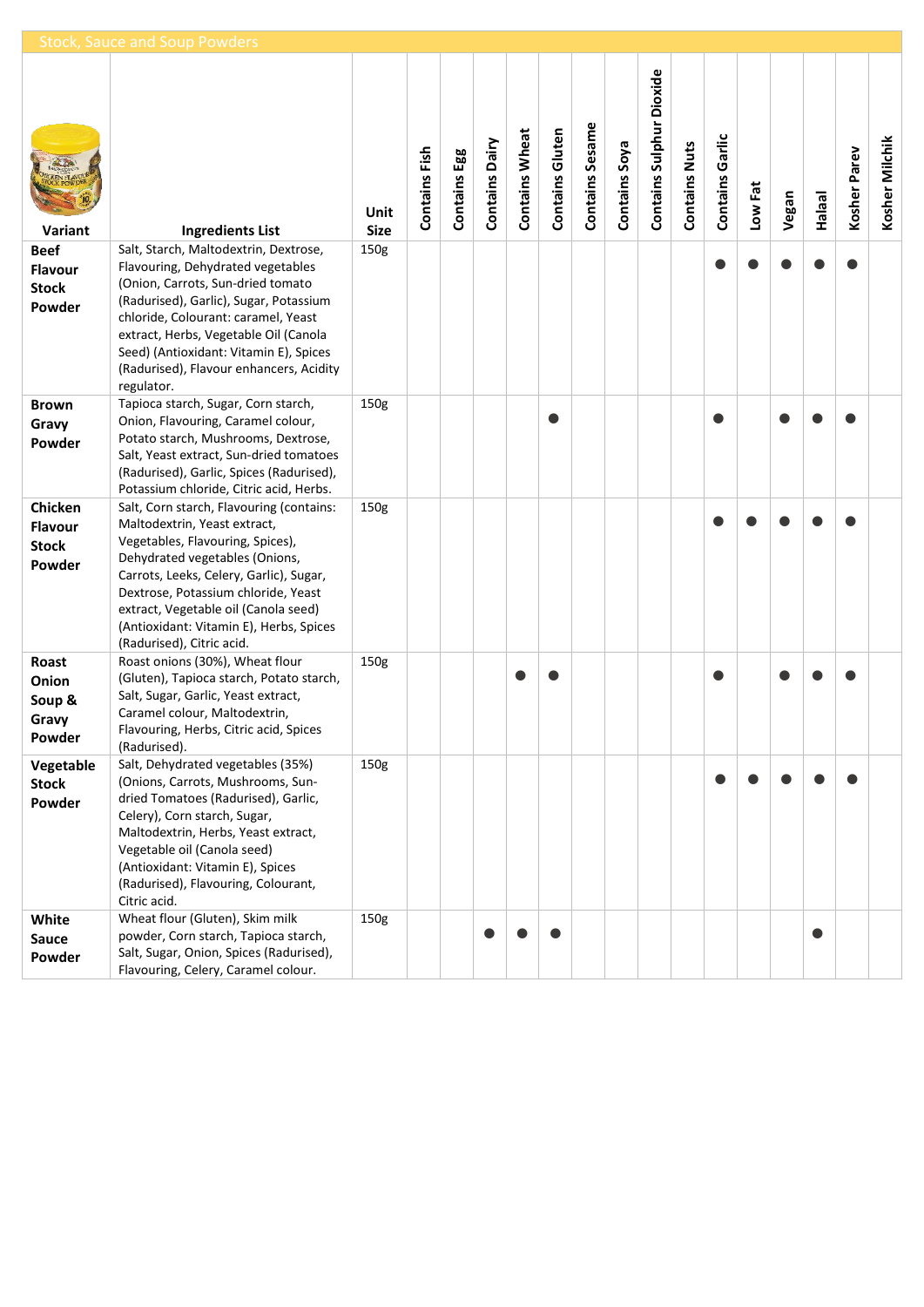| <b>Liquid Stocks</b> |                                                                                                                                                                                                                                                                                                                                                                                                                                  |                     |               |                 |                       |                       |                        |                 |               |                                 |                      |                        |         |       |               |              |                |
|----------------------|----------------------------------------------------------------------------------------------------------------------------------------------------------------------------------------------------------------------------------------------------------------------------------------------------------------------------------------------------------------------------------------------------------------------------------|---------------------|---------------|-----------------|-----------------------|-----------------------|------------------------|-----------------|---------------|---------------------------------|----------------------|------------------------|---------|-------|---------------|--------------|----------------|
| Variant              | <b>Ingredients List</b>                                                                                                                                                                                                                                                                                                                                                                                                          | Unit<br><b>Size</b> | Contains Fish | Egg<br>Contains | <b>Contains Dairy</b> | <b>Contains Wheat</b> | <b>Contains Gluten</b> | Contains Sesame | Contains Soya | <b>Contains Sulphur Dioxide</b> | <b>Contains Nuts</b> | <b>Contains Garlic</b> | Low Fat | Vegan | <b>Halaal</b> | Kosher Parev | Kosher Milchik |
| <b>Beef</b>          | Filtered water, Beef broth (20%)<br>(Water, Beef, Onion, Carrots, Celery,<br>Salt), Salt, Fresh onion, Vinegar, Sugar,<br>Beef fat (3%), Corn starch, Fresh<br>carrots, Flavouring, Canola oil<br>(Antioxidant: Vitamin E), Tomato paste,<br>Fresh garlic, Pectin, Caramel colourant,<br>Fresh thyme, Stabiliser: Xanthan gum,<br>Black pepper.                                                                                  | 8x25g               |               |                 |                       |                       |                        |                 |               |                                 |                      |                        |         |       |               |              |                |
| Chicken              | Filtered water, Chicken broth (19%)<br>(Water, Chicken, Onion, Carrots,<br>Celery), Salt, Fresh onion, Vinegar,<br>Fresh carrots, Sugar, Corn starch,<br>Flavouring, Fresh celery, Pectin, Fresh<br>sage, Caramel colourant, Stabiliser:<br>Xanthan gum, Spices.                                                                                                                                                                 | 8x25g               |               |                 |                       |                       |                        |                 |               |                                 |                      |                        |         |       |               |              |                |
| Fish                 | Fish broth (36%) (Water, Fish (Kingklip,<br>Hake, Norwegian salmon), Onion,<br>Carrots, Celery, Vinegar, Salt, Parsley,<br>Black pepper), Lemon juice, Salt, Fresh<br>onion, Fresh leeks, Canola oil<br>(Antioxidant: Vitamin E), Sugar, Corn<br>starch, Fresh carrots, Fresh garlic,<br>Flavouring, Pectin, Fresh fennel bulb,<br>Stabiliser: Xanthan gum, Spices,<br>Colourant: Beta carotene.                                 | 8x25g               |               |                 |                       |                       |                        |                 |               |                                 |                      |                        |         |       |               |              |                |
| Vegetable            | Filtered water, Vegetable broth (18%)<br>(Water, Onion, Carrots, Celery, Garlic,<br>Thyme), Fresh carrots, Salt, Fresh<br>onion, Canola oil (Antioxidant: Vitamin<br>E), Portobellini mushrooms, Fresh<br>leeks, Cider vinegar, Sugar, Extra virgin<br>olive oil, Fresh celery, Tomato paste,<br>Fresh herbs, Fresh garlic, Corn starch,<br>Pectin, Flavouring, Spices, Stabiliser:<br>Xanthan gum, Colourant: Beta<br>carotene. | 8x25g               |               |                 |                       |                       |                        |                 |               |                                 |                      |                        |         |       |               |              |                |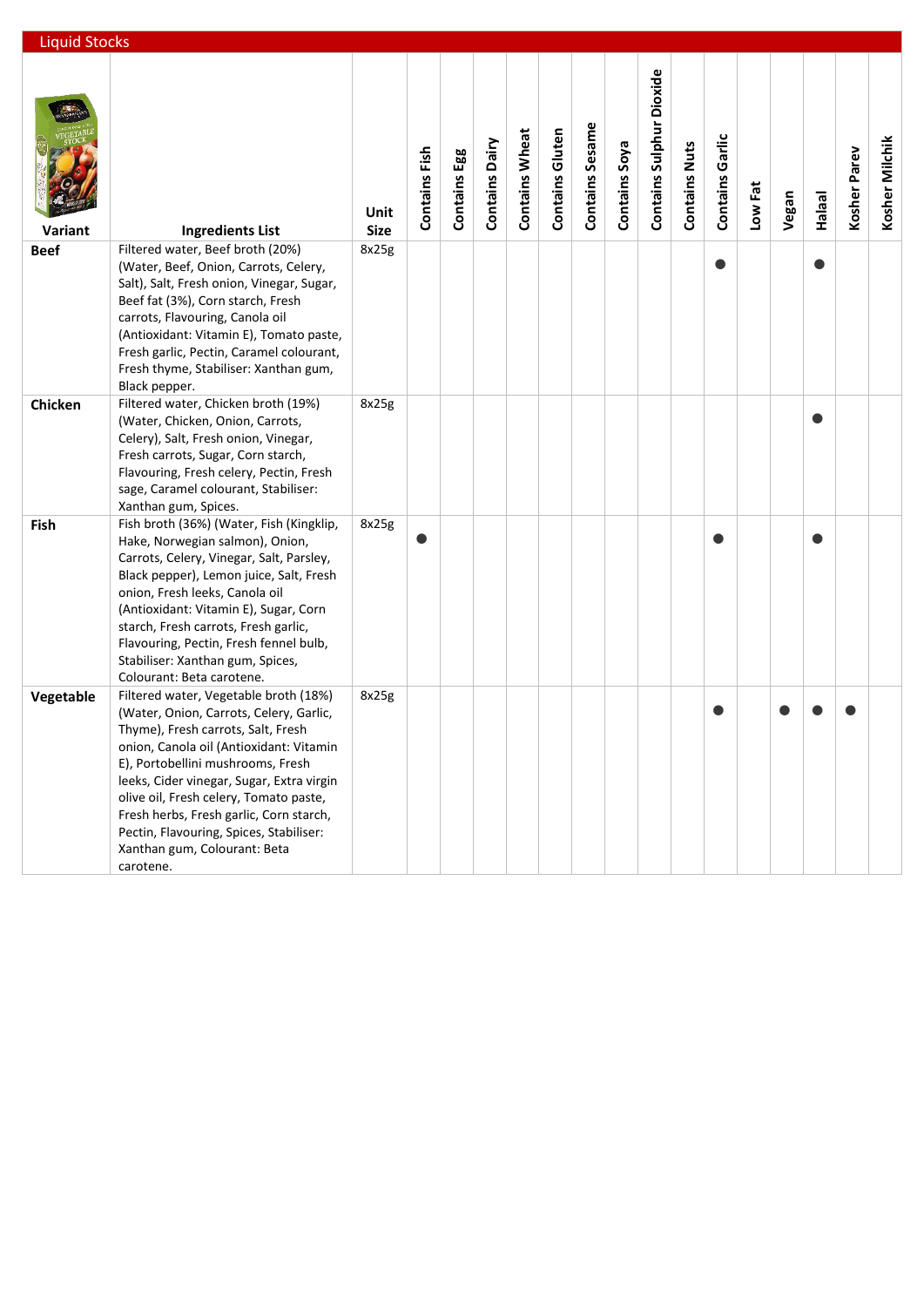| <b>Marinades</b> |                                                                                                                                                                                                                                                                                                                                                                                                                                                                                                                                                                                                                                                                   |                     |               |              |                |                       |                        |                 |               |                          |                      |                        |         |       |               |              |                |
|------------------|-------------------------------------------------------------------------------------------------------------------------------------------------------------------------------------------------------------------------------------------------------------------------------------------------------------------------------------------------------------------------------------------------------------------------------------------------------------------------------------------------------------------------------------------------------------------------------------------------------------------------------------------------------------------|---------------------|---------------|--------------|----------------|-----------------------|------------------------|-----------------|---------------|--------------------------|----------------------|------------------------|---------|-------|---------------|--------------|----------------|
| Variant          | <b>Ingredients List</b>                                                                                                                                                                                                                                                                                                                                                                                                                                                                                                                                                                                                                                           | Unit<br><b>Size</b> | Contains Fish | Contains Egg | Contains Dairy | <b>Contains Wheat</b> | <b>Contains Gluten</b> | Contains Sesame | Contains Soya | Contains Sulphur Dioxide | <b>Contains Nuts</b> | <b>Contains Garlic</b> | Low Fat | Vegan | <b>Halaal</b> | Kosher Parev | Kosher Milchik |
| <b>Barbeque</b>  | Filtered water, Sugar, Fresh onion,<br>Cider vinegar, Vegetable oil (Canola<br>seed) (Antioxidant: Vitamin E), Vinegar,<br>Salt, Glucose, Corn starch, Soy sauce<br>(contains: Water, Soya beans, Wheat,<br>Salt), Tomato paste (2%), Dried<br>peaches, Dried apricots, Spices, Garlic<br>(Fresh and dried), Tamarind, Sun-dried<br>tomatoes (1%), Dried onion, Brown<br>balsamic vinegar (contains: Caramel<br>colourant), Molasses, Flavouring,<br>Acidity regulators (Lactic and citric<br>acid), Pepper (Radurised), Caramel<br>colourant, Stabiliser, Herbs, Yeast<br>extract, Anchovy, Dried mushrooms,<br>Preservative: Sorbic acid, Lemon<br>concentrate. | 500ml               |               |              |                | $\bullet$             |                        |                 |               |                          |                      |                        |         |       |               |              |                |
| Lemon            | Filtered water, Vegetable oil (Canola<br>seed) (Antioxidant: Vitamin E), Salt,<br>Honey, Corn starch, Fresh garlic, Sugar,<br>Vinegar, Cider vinegar, Lemon<br>concentrate (1%), Dried garlic, Fresh<br>coriander (1%), Acidity regulators<br>(Citric and lactic acid), Lime<br>concentrate, Herbs, Stabiliser,<br>Flavouring, Spices, Yeast extract, Black<br>pepper (Radurised), Colourant.                                                                                                                                                                                                                                                                     | 500ml               |               |              |                |                       |                        |                 |               |                          |                      |                        |         |       |               |              |                |
| Peri-Peri        | Filtered water, Vegetable oil (Canola<br>seed) (Antioxidant: Vitamin E), Tomato<br>paste, Sugar, Salt, Glucose, Vinegar,<br>Spices, Dried onion, Corn starch, Dried<br>garlic, Chilli (Radurised) (1%), Acidity<br>regulators (Citric and lactic acid),<br>Lemon concentrate, Lime concentrate,<br>Stabilisers, Herbs, Flavouring, Yeast<br>extract.                                                                                                                                                                                                                                                                                                              | 500ml               |               |              |                |                       |                        |                 |               |                          |                      |                        |         |       |               |              |                |
| <b>Sticky</b>    | Filtered water, Sugar, Soy sauce<br>(contains: Water, Soya beans, Wheat,<br>Salt) (9%), Glucose syrup, Corn starch,<br>Vegetable oil (Canola seed)<br>(Antioxidant: Vitamin E), Vinegar, Malt<br>syrup, Salt, Tamarind, Fresh garlic,<br>Caramel colourant, Spices, Dried garlic,<br>Black pepper (Radurised), Acidity<br>regulators (Citric acid), Yeast extract,<br>Flavouring.                                                                                                                                                                                                                                                                                 | 500ml               |               |              |                |                       |                        |                 |               |                          |                      |                        |         |       |               |              |                |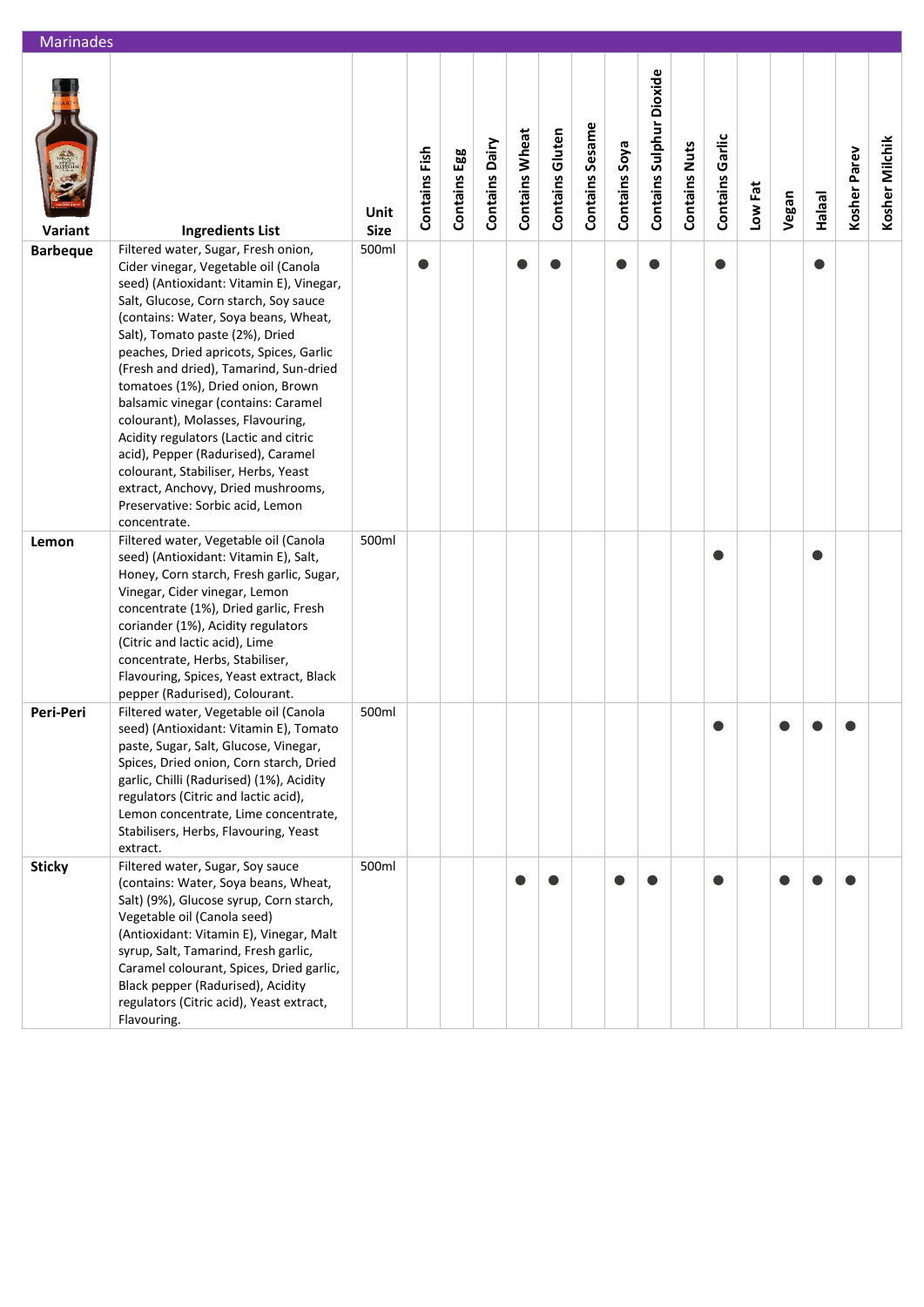| <b>Bake Mixes</b>             |                                                                                                                                                                                                                                                                                                            |                     |               |              |                       |                       |                        |                 |               |                          |                      |                        |         |       |               |              |                |
|-------------------------------|------------------------------------------------------------------------------------------------------------------------------------------------------------------------------------------------------------------------------------------------------------------------------------------------------------|---------------------|---------------|--------------|-----------------------|-----------------------|------------------------|-----------------|---------------|--------------------------|----------------------|------------------------|---------|-------|---------------|--------------|----------------|
| R<br>Variant                  | <b>Ingredients List</b>                                                                                                                                                                                                                                                                                    | Unit<br><b>Size</b> | Contains Fish | Contains Egg | <b>Contains Dairy</b> | <b>Contains Wheat</b> | <b>Contains Gluten</b> | Contains Sesame | Contains Soya | Contains Sulphur Dioxide | <b>Contains Nuts</b> | <b>Contains Garlic</b> | Low Fat | Vegan | <b>Halaal</b> | Kosher Parev | Kosher Milchik |
| <b>Carrot Cake</b>            | <b>CARROT &amp; PINEAPPLE PULP: Fresh</b>                                                                                                                                                                                                                                                                  | 595g                |               |              |                       |                       |                        |                 |               |                          |                      |                        |         |       |               |              |                |
|                               | carrot (20%), Filtered water, Sugar,<br>Pineapple concentrate (5%), Corn<br>starch, Acidity regulator.<br>DRY MIX: Wheat flour (Gluten),<br>Castor sugar, Macadamia nuts (8%),<br>Corn starch, Baking powder,<br>Dextrose, Spices, Salt, Raising agent,<br>Fibre, Flavouring, Colourant: Beta<br>carotene. |                     |               | add          | add                   |                       |                        |                 |               |                          | $\bullet$            |                        |         |       |               |              |                |
| <b>Choc Chip</b>              | Wheat flour (Gluten), Sugar,                                                                                                                                                                                                                                                                               | 390g                |               |              |                       |                       |                        |                 |               |                          |                      |                        |         |       |               |              |                |
| <b>Cookies</b>                | Chocolate chips (20 %) (Sugar, Cocoa<br>mass, Cocoa butter, Soya lecithin,<br>Flavouring), Corn starch, Raising<br>agent, Flavouring.                                                                                                                                                                      |                     |               | e<br>add     | add                   |                       |                        |                 | e             |                          |                      |                        |         |       | c             |              |                |
| Chocolate                     | Sugar, Wheat flour (Gluten),                                                                                                                                                                                                                                                                               | 550g                |               |              |                       |                       |                        |                 |               |                          |                      |                        |         |       |               |              |                |
| <b>Brownies</b>               | Chocolate chips (9 %) (Sugar, Cocoa<br>mass, Cocoa butter, Soya lecithin,<br>Flavouring), Cocoa powder, Corn<br>starch, Malt extract powder (Malted<br>barley (Gluten), Water), Raising<br>agent, Salt, Flavouring, Yeast extract.                                                                         |                     |               | add          | add                   |                       |                        |                 |               |                          |                      |                        |         |       |               |              |                |
| Chocolate                     | Sugar, Wheat flour (Gluten), Corn                                                                                                                                                                                                                                                                          | 650g                |               |              |                       |                       |                        |                 |               |                          |                      |                        |         |       |               |              |                |
| Cake                          | starch, Cocoa powder, Raising<br>agents, Salt, Flavourings, Yeast<br>extract.                                                                                                                                                                                                                              |                     |               | add          |                       |                       |                        |                 |               |                          |                      |                        |         |       |               |              |                |
| Chocolate                     | Skim milk powder, Sugar, Cocoa                                                                                                                                                                                                                                                                             | 310g                |               |              |                       |                       |                        |                 |               |                          |                      |                        |         |       |               |              |                |
| <b>Mousse</b>                 | powder, Dextrose, Starch, Gelatine,<br>Canola Oil (Antioxidant: Vitamin E),<br>Salt, Flavouring.                                                                                                                                                                                                           |                     |               |              |                       |                       |                        |                 |               |                          |                      |                        |         |       |               |              |                |
| Lemon                         | Skim milk powder, Sugar, Dextrose,                                                                                                                                                                                                                                                                         | 250g                |               |              |                       |                       |                        |                 |               |                          |                      |                        |         |       |               |              |                |
| <b>Flavour</b><br>Cheesecake  | Buttermilk powder (Milk solids),<br>Starch, Gelatine, Citric acid, Cheese<br>powder (Whey powder, Cheese, Corn<br>flour, Emulsifier, Flavouring), Salt,<br>Flavouring.                                                                                                                                     |                     |               |              |                       |                       |                        |                 |               |                          |                      |                        |         |       |               |              |                |
| Raisin &                      | Wheat flour (Gluten), Sugar, Raisins                                                                                                                                                                                                                                                                       | 700g                |               |              |                       |                       |                        |                 |               |                          |                      |                        |         |       |               |              |                |
| <b>Bran</b><br><b>Muffins</b> | (14 %), Wheat bran (11 %), Dextrose,<br>Corn starch, Raising agent, Salt.                                                                                                                                                                                                                                  |                     |               | add          | add                   |                       |                        |                 |               |                          |                      |                        |         |       |               |              |                |
| <b>Red Velvet</b><br>Cake     | Sugar, Wheat flour (Gluten), Corn<br>starch, Raising agent, Dextrose,<br>Cocoa powder, Salt, Fibre, Beetroot<br>powder (Red beet juice concentrate,<br>Maltodextrin, Citric acid), Colourant,<br>Flavourings.                                                                                              | 580g                |               | add          | add                   |                       |                        |                 |               |                          |                      |                        |         |       |               |              |                |
| Vanilla Cake                  | Wheat flour (Gluten), Sugar, Corn<br>starch, Raising agent, Dextrose, Salt,<br>Fibre, Flavourings.                                                                                                                                                                                                         | 600g                |               | add          | add                   |                       |                        |                 |               |                          |                      |                        |         |       |               |              |                |